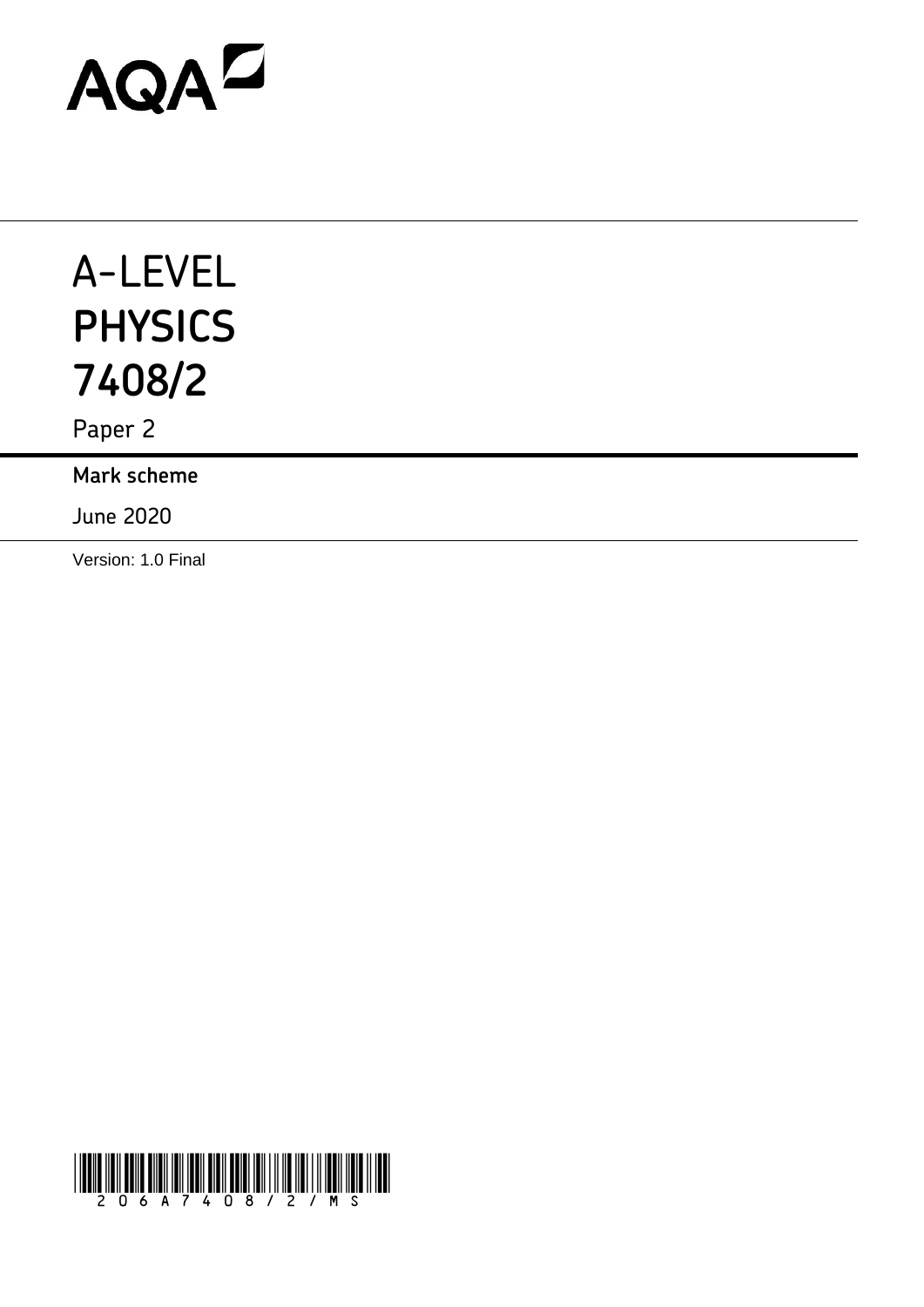Mark schemes are prepared by the Lead Assessment Writer and considered, together with the relevant questions, by a panel of subject teachers. This mark scheme includes any amendments made at the standardisation events which all associates participate in and is the scheme which was used by them in this examination. The standardisation process ensures that the mark scheme covers the students' responses to questions and that every associate understands and applies it in the same correct way. As preparation for standardisation each associate analyses a number of students' scripts. Alternative answers not already covered by the mark scheme are discussed and legislated for. If, after the standardisation process, associates encounter unusual answers which have not been raised they are required to refer these to the Lead Examiner.

It must be stressed that a mark scheme is a working document, in many cases further developed and expanded on the basis of students' reactions to a particular paper. Assumptions about future mark schemes on the basis of one year's document should be avoided; whilst the guiding principles of assessment remain constant, details will change, depending on the content of a particular examination paper.

Further copies of this mark scheme are available from aqa.org.uk

#### **Copyright information**

AQA retains the copyright on all its publications. However, registered schools/colleges for AQA are permitted to copy material from this booklet for their own internal use, with the following important exception: AQA cannot give permission to schools/colleges to photocopy any material that is acknowledged to a third party even for internal use within the centre.

Copyright © 2020 AQA and its licensors. All rights reserved.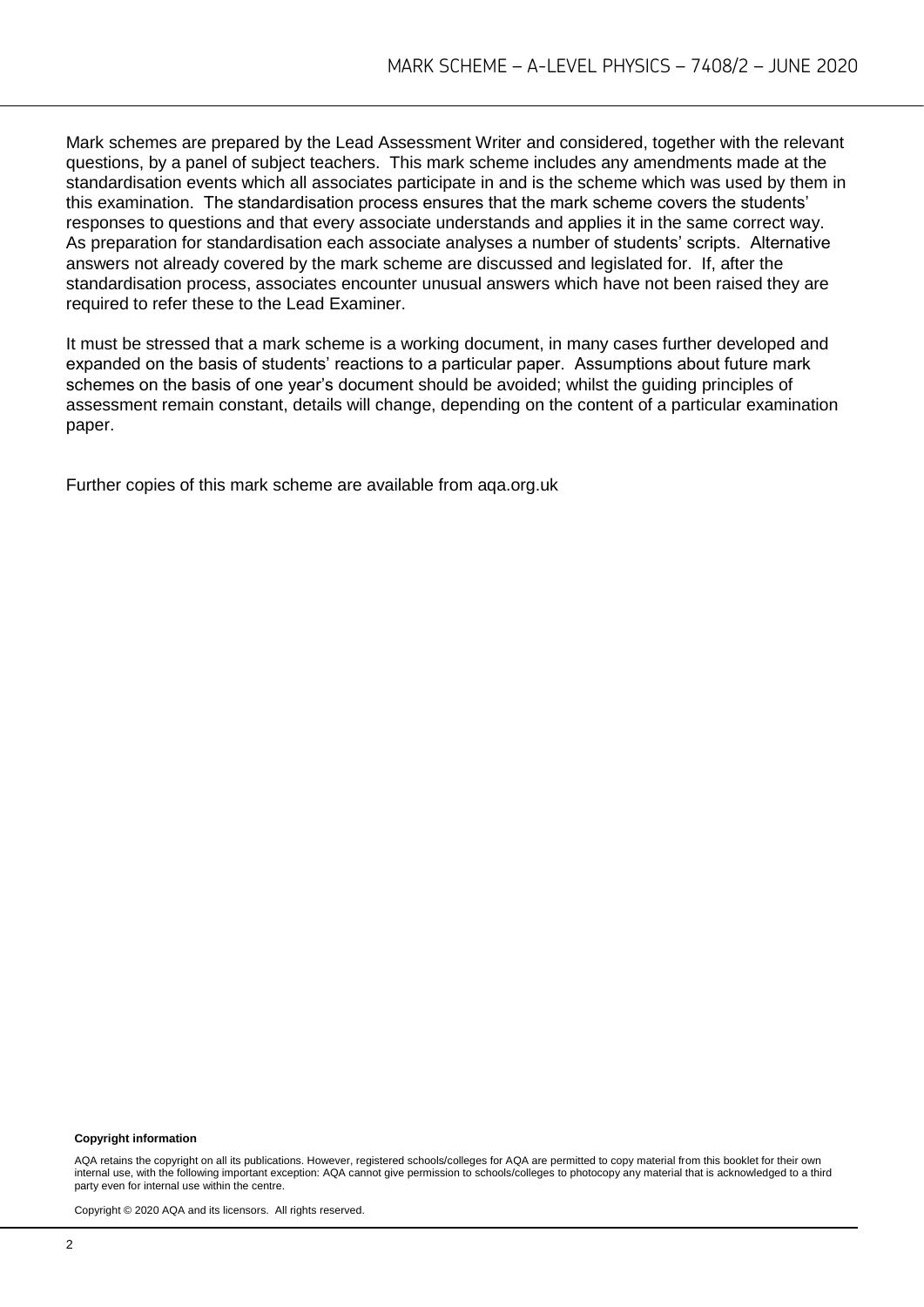### Physics - Mark scheme instructions to examiners

#### 1. General

The mark scheme for each question shows:

- the marks available for each part of the question
- the total marks available for the question
- the typical answer or answers which are expected
- extra information to help the Examiner make his or her judgement and help to delineate what is acceptable or not worthy of credit or, in discursive answers, to give an overview of the area in which a mark or marks may be awarded.

The extra information is aligned to the appropriate answer in the left-hand part of the mark scheme and should only be applied to that item in the mark scheme.

At the beginning of a part of a question a reminder may be given, for example: where consequential marking needs to be considered in a calculation; or the answer may be on the diagram or at a different place on the script.

In general the right-hand side of the mark scheme is there to provide those extra details which confuse the main part of the mark scheme yet may be helpful in ensuring that marking is straightforward and consistent.

#### 2. Emboldening

- **2.1** In a list of acceptable answers where more than one mark is available 'any **two** from' is used, with the number of marks emboldened. Each of the following bullet points is a potential mark.
- **2.2** A bold **and** is used to indicate that both parts of the answer are required to award the mark.
- **2.3** Alternative answers acceptable for a mark are indicated by the use of **or**. Different terms in the mark scheme are shown by a / ; eg allow smooth / free movement.

#### 3. Marking points

#### 3.1 Marking of lists

This applies to questions requiring a set number of responses, but for which candidates have provided extra responses. The general principle to be followed in such a situation is that 'right + wrong = wrong'.

Each error / contradiction negates each correct response. So, if the number of errors / contradictions equals or exceeds the number of marks available for the question, no marks can be awarded.

However, responses considered to be neutral (often prefaced by 'Ignore' in the mark scheme) are not penalised.

#### 3.2 Marking procedure for calculations

Full marks can usually be given for a correct numerical answer without working shown unless the question states 'Show your working'. However, if a correct numerical answer can be evaluated from incorrect physics then working will be required. The mark scheme will indicate both this and the credit (if any) that can be allowed for the incorrect approach.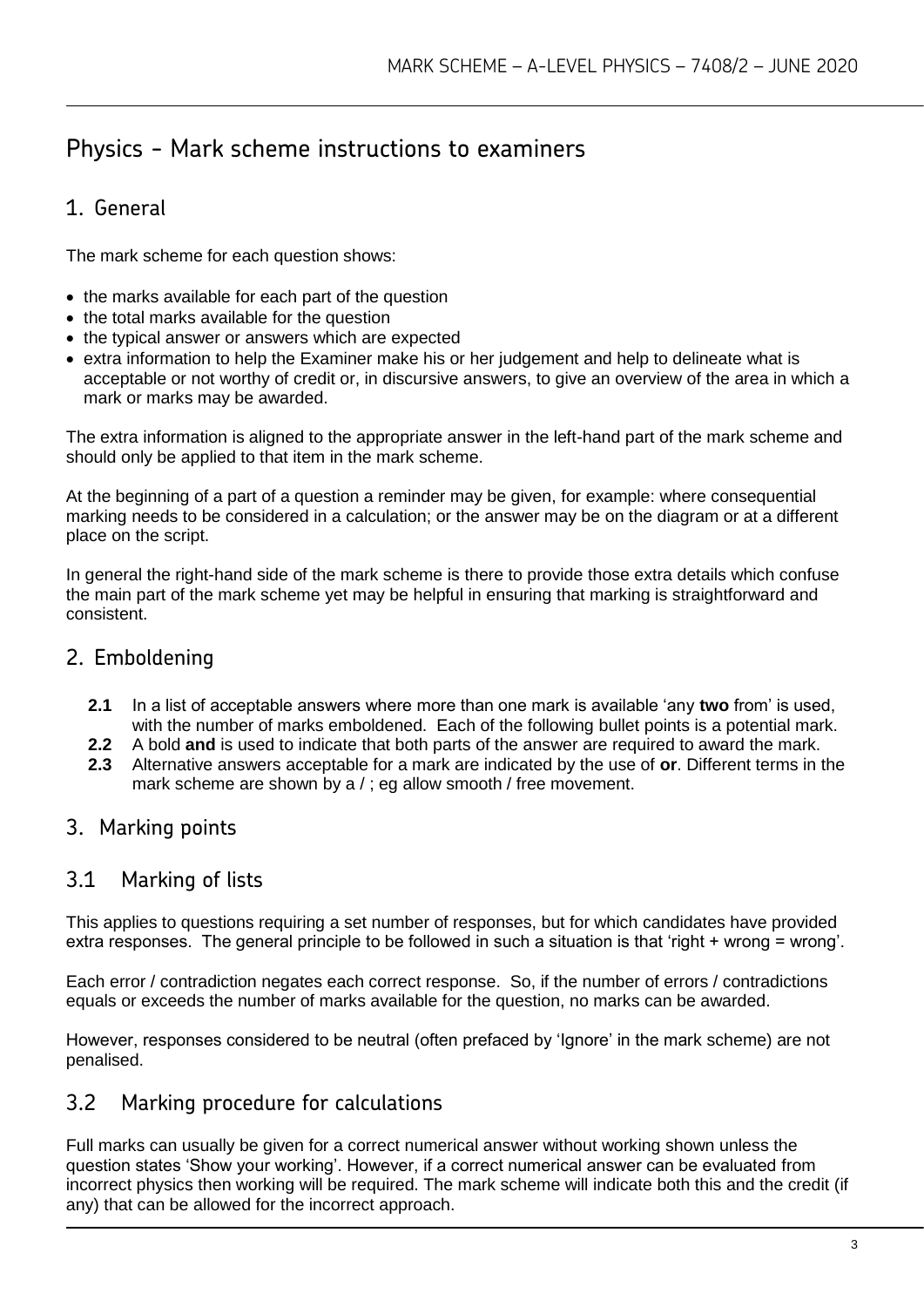However, if the answer is incorrect, mark(s) can usually be gained by correct substitution / working and this is shown in the 'extra information' column or by each stage of a longer calculation.

A calculation must be followed through to answer in decimal form. An answer in surd form is never acceptable for the final (evaluation) mark in a calculation and will therefore generally be denied one mark.

#### 3.3 Interpretation of 'it'

Answers using the word 'it' should be given credit only if it is clear that the 'it' refers to the correct subject.

#### 3.4 Errors carried forward, consequential marking and arithmetic errors

Allowances for errors carried forward are likely to be restricted to calculation questions and should be shown by the abbreviation ECF or *conseq* in the marking scheme.

An arithmetic error should be penalised for one mark only unless otherwise amplified in the marking scheme. Arithmetic errors may arise from a slip in a calculation or from an incorrect transfer of a numerical value from data given in a question.

#### 3.5 Phonetic spelling

The phonetic spelling of correct scientific terminology should be credited (eg fizix) **unless** there is a possible confusion (eg defraction/refraction) with another technical term.

#### 3.6 Brackets

(…..) are used to indicate information which is not essential for the mark to be awarded but is included to help the examiner identify the sense of the answer required.

#### 3.7 Ignore / Insufficient / Do not allow

'Ignore' or 'insufficient' is used when the information given is irrelevant to the question or not enough to gain the marking point. Any further correct amplification could gain the marking point.

'Do **not** allow' means that this is a wrong answer which, even if the correct answer is given, will still mean that the mark is not awarded.

#### 3.8 Significant figure penalties

Answers to questions in the practical sections (7407/2 – Section A and 7408/3A) should display an appropriate number of significant figures. For non-practical sections, an A-level paper may contain up to 2 marks (1 mark for AS) that are contingent on the candidate quoting the **final** answer in a calculation to a specified number of significant figures (sf). This will generally be assessed to be the number of sf of the datum with the least number of sf from which the answer is determined. The mark scheme will give the range of sf that are acceptable but this will normally be the sf of the datum (or this sf -1).

An answer in surd form cannot gain the sf mark. An incorrect calculation **following some working** can gain the sf mark. For a question beginning with the command word 'Show that…', the answer should be quoted to **one more** sf than the sf quoted in the question eg 'Show that X is equal to about 2.1 cm' –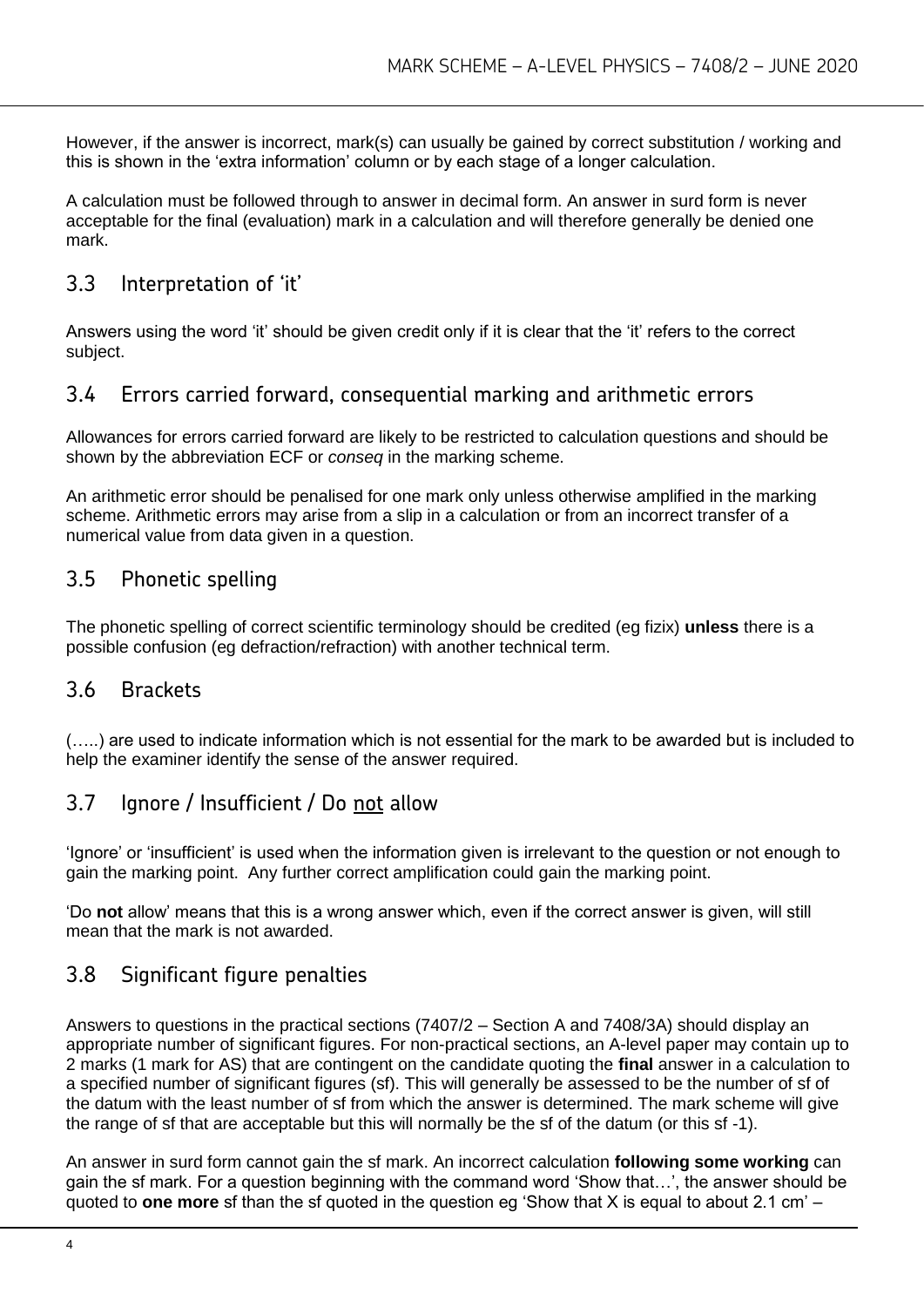answer should be quoted to 3 sf. An answer to 1 sf will not normally be acceptable, unless the answer is an integer eg a number of objects. In non-practical sections, the need for a consideration will be indicated in the question by the use of 'Give your answer to an appropriate number of significant figures'.

#### 3.9 Unit penalties

An A-level paper may contain up to 2 marks (1 mark for AS) that are contingent on the candidate quoting the correct unit for the answer to a calculation. The need for a unit to be quoted will be indicated in the question by the use of 'State an appropriate SI unit for your answer'. Unit answers will be expected to appear in the most commonly agreed form for the calculation concerned; strings of fundamental (base) units would not. For example, 1 tesla and 1 Wb  $m^{-2}$  would both be acceptable units for magnetic flux density but 1 kg m<sup>2</sup> s<sup>-2</sup> A<sup>-1</sup> would not.

#### 3.10 Level of response marking instructions

Level of response mark schemes are broken down into three levels, each of which has a descriptor. The descriptor for the level shows the average performance for the level. There are two marks in each level.

Before you apply the mark scheme to a student's answer read through the answer and annotate it (as instructed) to show the qualities that are being looked for. You can then apply the mark scheme.

#### Determining a level

Start at the lowest level of the mark scheme and use it as a ladder to see whether the answer meets the descriptor for that level. The descriptor for the level indicates the different qualities that might be seen in the student's answer for that level. If it meets the lowest level then go to the next one and decide if it meets this level, and so on, until you have a match between the level descriptor and the answer. With practice and familiarity you will find that for better answers you will be able to quickly skip through the lower levels of the mark scheme.

When assigning a level you should look at the overall quality of the answer and not look to pick holes in small and specific parts of the answer where the student has not performed quite as well as the rest. If the answer covers different aspects of different levels of the mark scheme you should use a best fit approach for defining the level and then use the variability of the response to help decide the mark within the level. i.e. if the response is predominantly level 2 with a small amount of level 3 material it would be placed in level 2.

The exemplar materials used during standardisation will help you to determine the appropriate level. There will be an answer in the standardising materials which will correspond with each level of the mark scheme. This answer will have been awarded a mark by the Lead Examiner. You can compare the student's answer with the example to determine if it is the same standard, better or worse than the example. You can then use this to allocate a mark for the answer based on the Lead Examiner's mark on the example.

You may well need to read back through the answer as you apply the mark scheme to clarify points and assure yourself that the level and the mark are appropriate.

Indicative content in the mark scheme is provided as a guide for examiners. It is not intended to be exhaustive and you must credit other valid points. Students do not have to cover all of the points mentioned in the indicative content to reach the highest level of the mark scheme.

An answer which contains nothing of relevance to the question must be awarded no marks.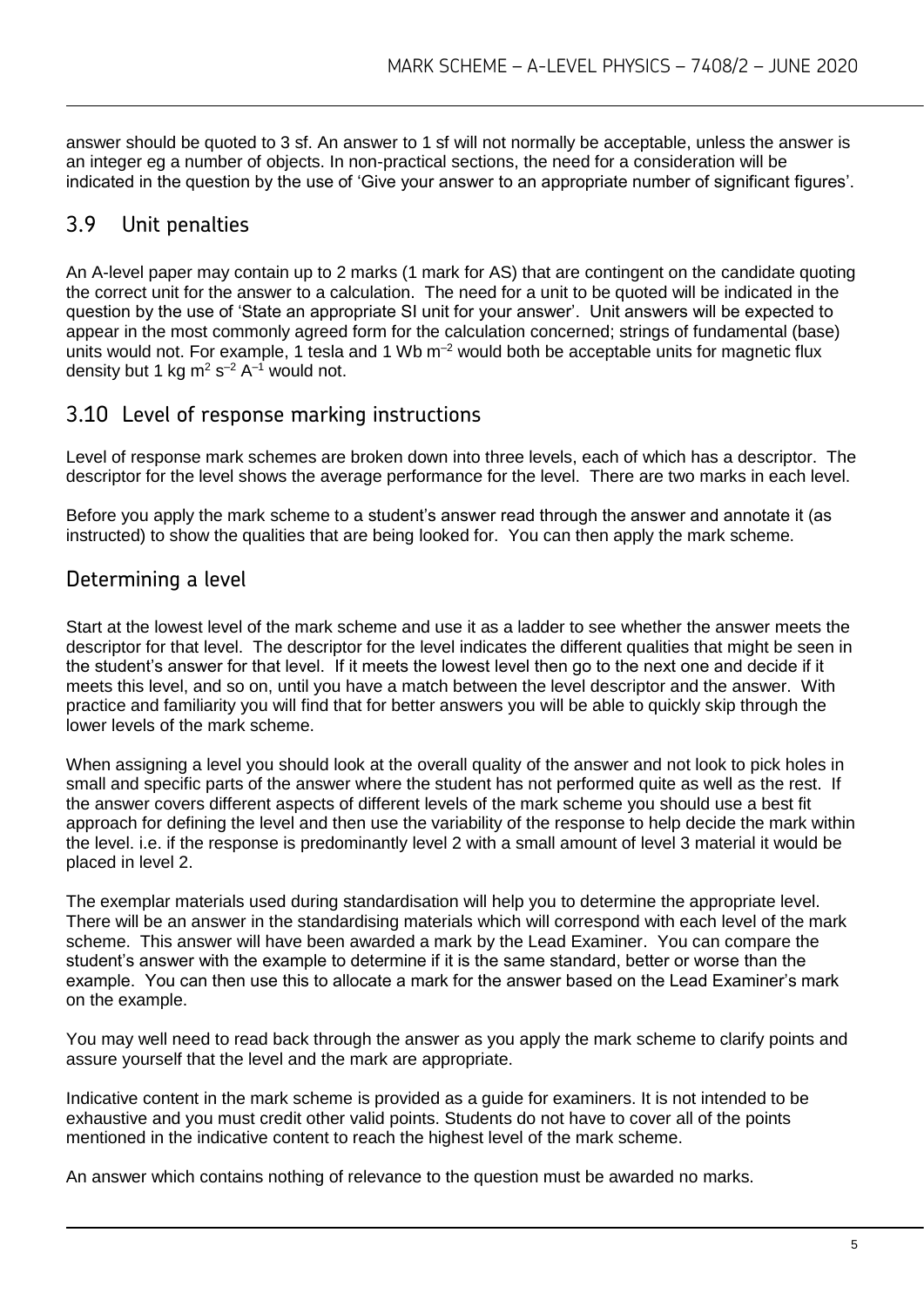| <b>Question</b> | <b>Answers</b>                                                                                                                                                                                                                                           | <b>Additional comments/Guidelines</b>                                                                                                                                                                                                                                                                                                                                                                                                                                                                                                                                                                                                                                     | <b>Mark</b>    | <b>AO</b> |
|-----------------|----------------------------------------------------------------------------------------------------------------------------------------------------------------------------------------------------------------------------------------------------------|---------------------------------------------------------------------------------------------------------------------------------------------------------------------------------------------------------------------------------------------------------------------------------------------------------------------------------------------------------------------------------------------------------------------------------------------------------------------------------------------------------------------------------------------------------------------------------------------------------------------------------------------------------------------------|----------------|-----------|
| 01.1            | 28 ( $^{\circ}$ C) $\checkmark$                                                                                                                                                                                                                          |                                                                                                                                                                                                                                                                                                                                                                                                                                                                                                                                                                                                                                                                           | 1              |           |
| 01.2            | The energy transferred<br>reduces the number of nearest atomic neighbours<br><b>OR</b><br>allows atoms to move their centre of vibration<br><b>OR</b><br>breaks some of the (atomic) bonds<br><b>OR</b><br>crystalline to amorphous $\checkmark$ (owtte) | First alternative must not imply total loss of<br>intermolecular forces or neighbours.<br>A reference to 'breaking the bonds' implies all<br>the bonds and does not gain the mark.<br>No mark for saying bonds weaken.<br>However these errors in discussing the bonds<br>does not prevent a mark coming from another<br>point<br>Last alternative might be expressed as<br>'atoms change from fixed positions to them<br>being able to slide around each other'.<br>Ignore any references to changes in<br>separation.<br>An explanation that involves increasing the<br>kinetic energy will lose the mark.<br>So will any description that implies it<br>becomes a gas. |                |           |
| 01.3            | The (total or mean) kinetic energy remains constant. ✓<br>The (total or mean) potential energy increases. $\checkmark$                                                                                                                                   |                                                                                                                                                                                                                                                                                                                                                                                                                                                                                                                                                                                                                                                                           | $\overline{2}$ |           |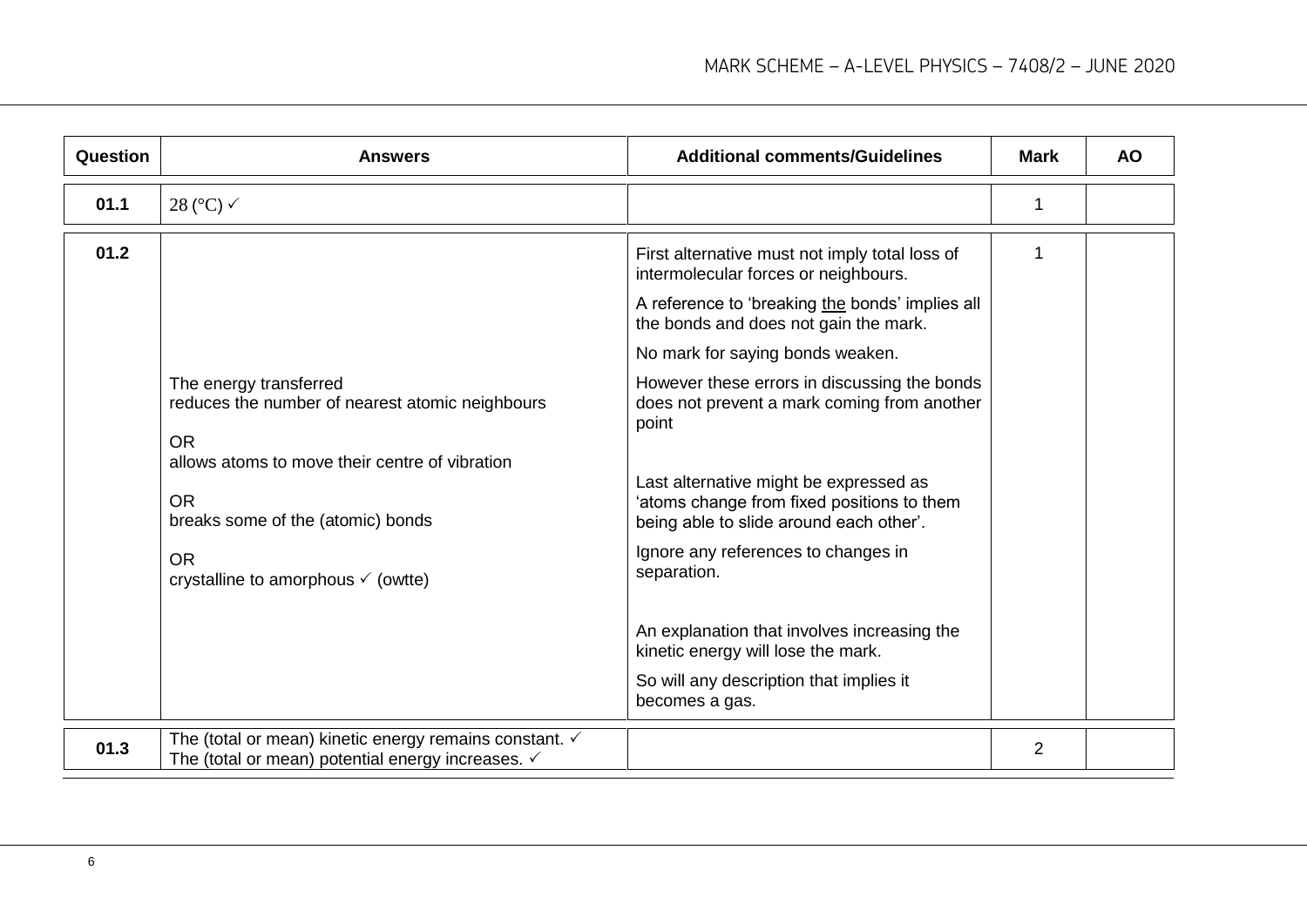| 01.4 |                                                                                                                                                                                                                               | Ignore references to larger separation<br>(because it's not always true): collisions (as it<br>is not a gas) or measures of randomness<br>(which are usually too vague).                                                                                                                                                                                                           |   |  |
|------|-------------------------------------------------------------------------------------------------------------------------------------------------------------------------------------------------------------------------------|------------------------------------------------------------------------------------------------------------------------------------------------------------------------------------------------------------------------------------------------------------------------------------------------------------------------------------------------------------------------------------|---|--|
|      | The mean speed/mean kinetic energy increases $\checkmark$                                                                                                                                                                     | Condone use of average for mean.                                                                                                                                                                                                                                                                                                                                                   |   |  |
|      |                                                                                                                                                                                                                               | Don't allow velocity instead of speed.                                                                                                                                                                                                                                                                                                                                             |   |  |
|      |                                                                                                                                                                                                                               | During this time interval the atoms are all in<br>the liquid form so no credit for references that<br>indicate a change of state.                                                                                                                                                                                                                                                  |   |  |
| 01.5 | Using both $\Delta Q = mc\Delta\theta$ and $\Delta Q = P\Delta t$ $\checkmark$                                                                                                                                                | First mark can be given by seeing the<br>substitution which may have some errors for<br>example not using exactly 28. These will be<br>penalised in the second mark.                                                                                                                                                                                                               | 3 |  |
|      | $\left(c = \frac{P\Delta t}{m\Delta\theta} = \frac{35 \times (14.8 - 11.2) \times 60}{0.25 \times (110 - 28)} = 369\right)$<br>$c = 370 \checkmark$ (allow 365–375)<br>$J kg^{-1} K^{-1} \checkmark$ (or $J kg^{-1} C^{-1}$ ) | Correct answer gains first two marks<br>NB 400 J $kg^{-1} K^{-1}$ shows candidate has<br>wrongly made calculations for the solid.<br>No mark for the unit if a solidus is used<br>because of the uncertainty of whether the K is<br>on the top or bottom line. (which is correct<br>$J / kg / K$ or $J / kg K$ ?)<br>However allow a prefix if kilojoules are used for<br>example. |   |  |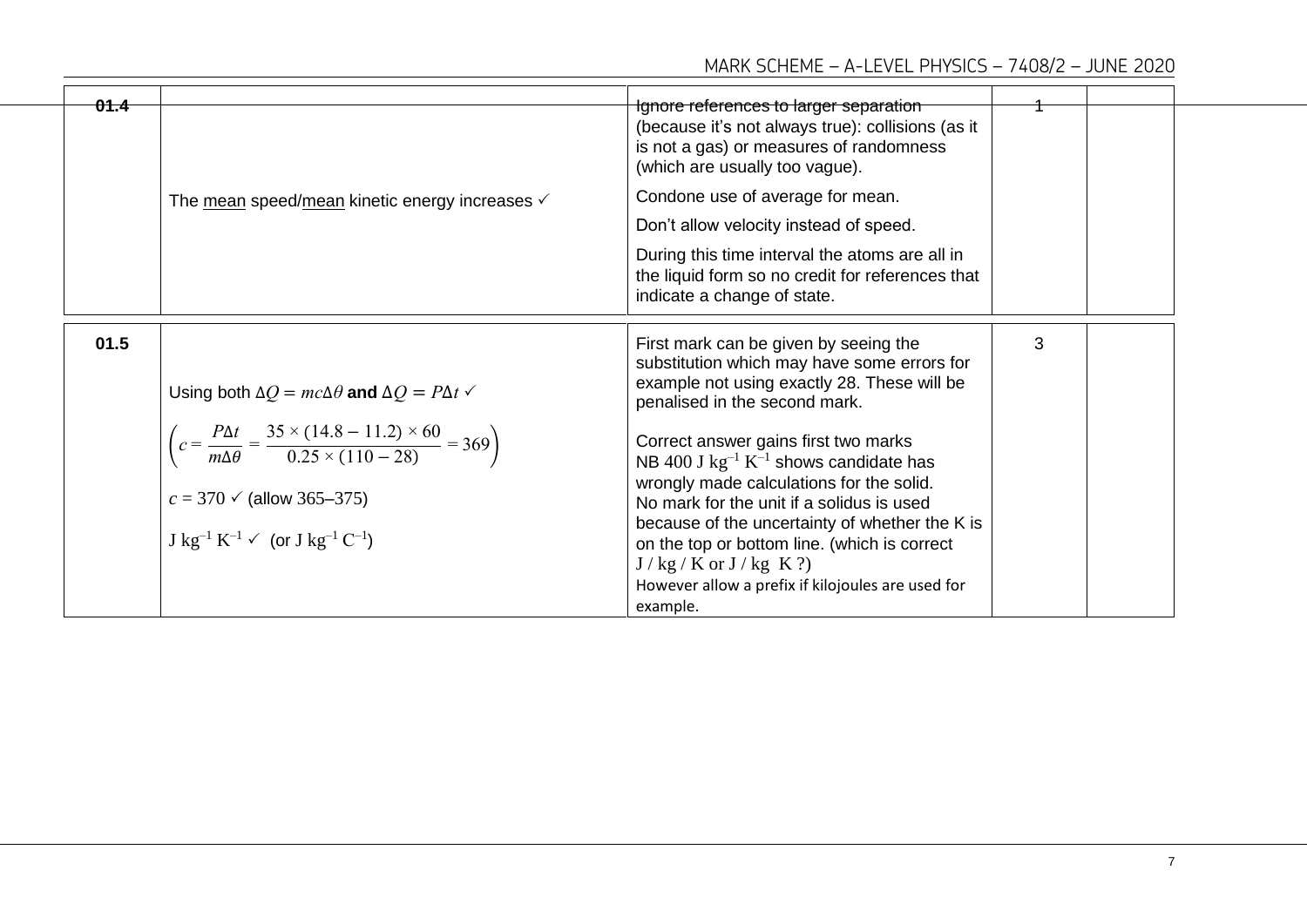| Question | <b>Answers</b>                                                                                                                                                                                                                                                                                                                                         | <b>Additional comments/Guidelines</b>                                                                                                                                                 | <b>Mark</b> | <b>AO</b> |
|----------|--------------------------------------------------------------------------------------------------------------------------------------------------------------------------------------------------------------------------------------------------------------------------------------------------------------------------------------------------------|---------------------------------------------------------------------------------------------------------------------------------------------------------------------------------------|-------------|-----------|
| 01.6     | (Using both $\Delta Q = ml$ and $\Delta Q = P \Delta t$ )<br>$l = \frac{P\Delta t}{m} = \frac{35 \times ((11.2 - 1.8) \times 60)}{0.25} = 79$ kJ kg <sup>-1</sup> $\checkmark$<br>hence $M =$ gallium $\checkmark$ (condone an ecf consistent with the<br>calculation provided a comment is made if the value falls<br>outside the range of the table) | The calculation yields 1.3 kJ $kg^{-1}$ if the 60<br>seconds is omitted.<br>Interim stage heat supplied = $19.7$ kJ<br>A valid calculation must be shown to gain this<br>second mark. | 2           |           |
| Total    |                                                                                                                                                                                                                                                                                                                                                        |                                                                                                                                                                                       | 10          |           |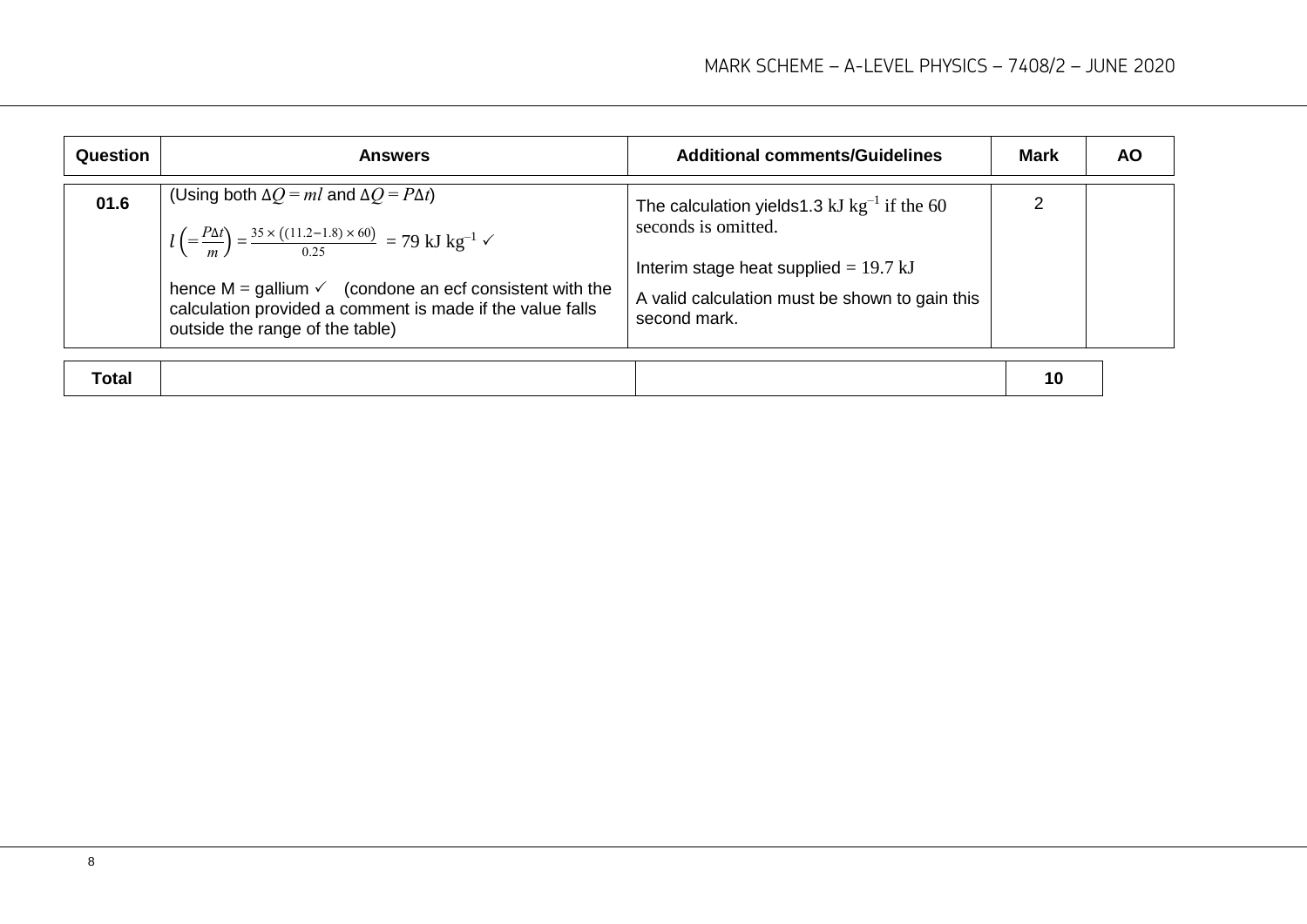| 02.1<br>$\frac{GmM}{r^2}$ (= ma) = mro <sup>2</sup><br>OR $\frac{GMm}{r^2} = \frac{mv^2}{r}$ $\checkmark$<br>The starting point must be from relating<br>forces or accelerations - not a remembered<br>equation produced at a later stage in the | 3              | AO1.1b                                  |
|--------------------------------------------------------------------------------------------------------------------------------------------------------------------------------------------------------------------------------------------------|----------------|-----------------------------------------|
| manipulation of the equation.<br>Middle mark may be given when seen as a<br>$\omega^2 = \left(\frac{2\pi}{T}\right)^2$<br>OR $v = \frac{s}{t} = \frac{2\pi r}{T}$ $\checkmark$<br>substitution and can be a stand-alone mark.                    |                | AO1.1a<br>$x^2$<br>MS 2.1<br>$\times 2$ |
| Last mark is only given if accompanied with<br>the working and must eventually be in the<br>$\frac{GM}{r^2} = r \frac{4\pi^2}{T^2}$ results in $T^2 = \left(\frac{4\pi^2}{GM}\right)r^3 \sim r$<br>form with $T^2$ and $r^3$ .                   |                |                                         |
| 02.2<br>The first mark is for converting the equation<br>into a proportion with or without substitution                                                                                                                                          | $\overline{2}$ | AO1.1b                                  |
| $\left(\frac{r_0^2}{r_M^2} = \frac{r_0^3}{r_M^3}\right)$<br>$r_U = r_M \left(\frac{T_U}{T_M}\right)^{2/3}$<br>of data.                                                                                                                           |                | AO2.1d                                  |
| Eg $r_U = 1.29 \times 10^8 \left(\frac{4.14}{1.41}\right)^{2/3}$<br><b>OR</b><br>Substitution of data in equation in any of its forms √                                                                                                          |                | $M2 \times 2$                           |
| $(r_{\text{II}}$ radius = 2.6(5) × 10 <sup>8</sup> (m) $\sim$<br>Last mark is for evaluating the correct answer<br>Answer only gains both marks                                                                                                  |                |                                         |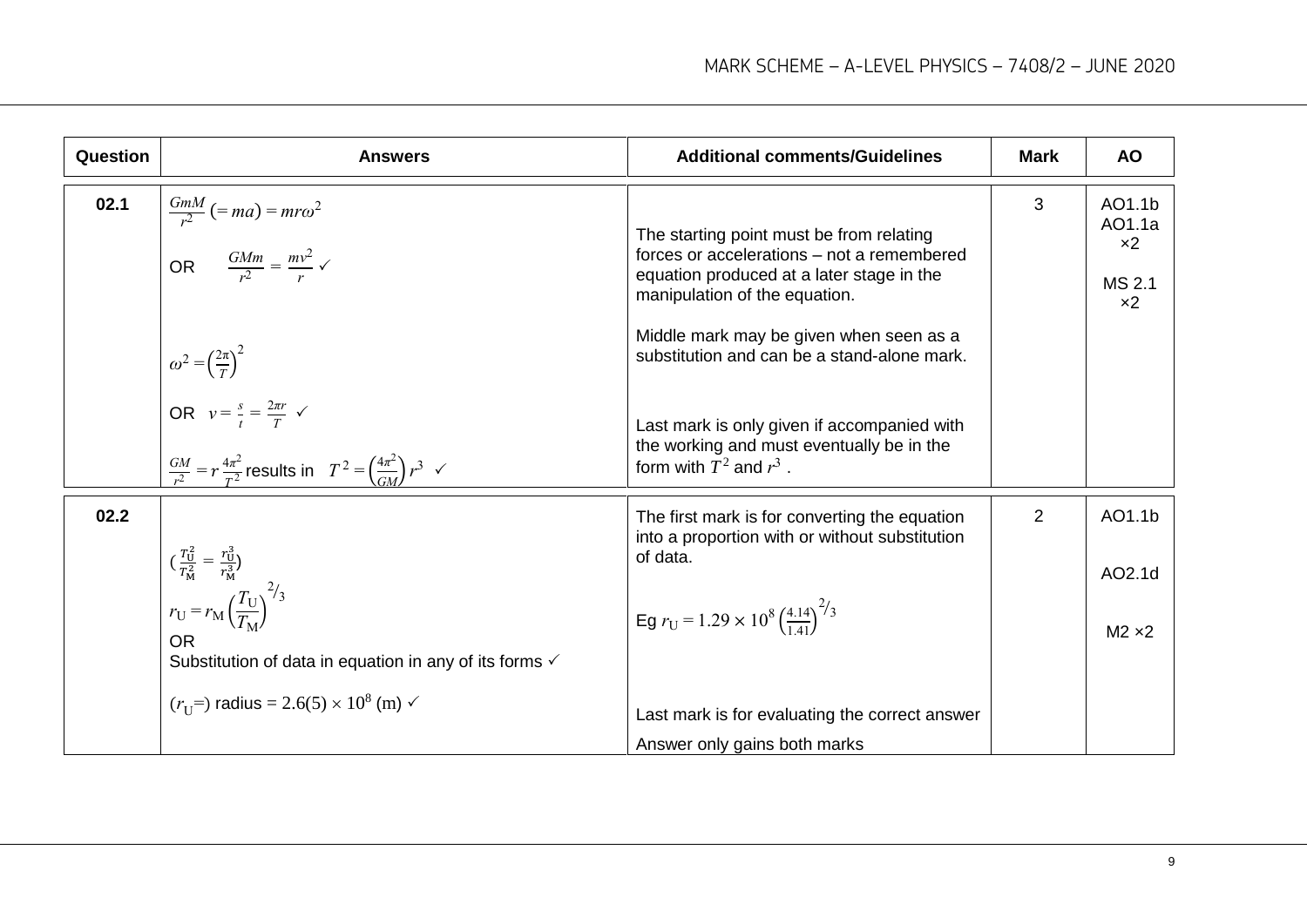| Question | <b>Answers</b>                                                                                                                                   | <b>Additional comments/Guidelines</b>                                                                                        | <b>Mark</b> | <b>AO</b>            |
|----------|--------------------------------------------------------------------------------------------------------------------------------------------------|------------------------------------------------------------------------------------------------------------------------------|-------------|----------------------|
| 02.3     | Rearranging<br>$T^2 = \frac{4\pi^2}{GM} r^3$                                                                                                     | Give full credit for use of Umbriel period and<br>their answer to 02.2                                                       | 3           | AO2.1b<br>$\times 3$ |
|          | To give<br>$M = \frac{4\pi^2}{T^2 G} r^3$ or $M = \frac{4\pi^2}{Gk}$                                                                             | Alternative:<br>Conversion of T to seconds for Umbriel<br>$T = 4.14 \times 24 \times 3600 = 3.58 \times 10^5$ s $\checkmark$ |             |                      |
|          | Or substitution of data $\checkmark$ (allow use of their calculated k<br>from $02.2$ )                                                           | Determine $k$ from<br>$T^2 = kr^3$ for Miranda (or Umbriel) $\checkmark$<br>$k = 6.9 \times 10^{-15}$                        |             |                      |
|          | Conversion of $T$ to seconds for Miranda<br>$T = 1.41 \times 24 \times 3600 = 1.22 \times 10^5$ s $\checkmark$ (or $T^2 = 2.48 \times 10^{10}$ ) | Converting to seconds mark stands alone<br>use of $k=\frac{4\pi^2}{r}$                                                       |             |                      |
|          | Substitution into equation and determination of M                                                                                                | to find $M = 8.56 \times 10^{25} \text{ kg}^{-1}$                                                                            |             |                      |
|          | $M = 8.5(6) \times 10^{25}$ kg $\checkmark$                                                                                                      | No ecf for final answer mark.                                                                                                |             |                      |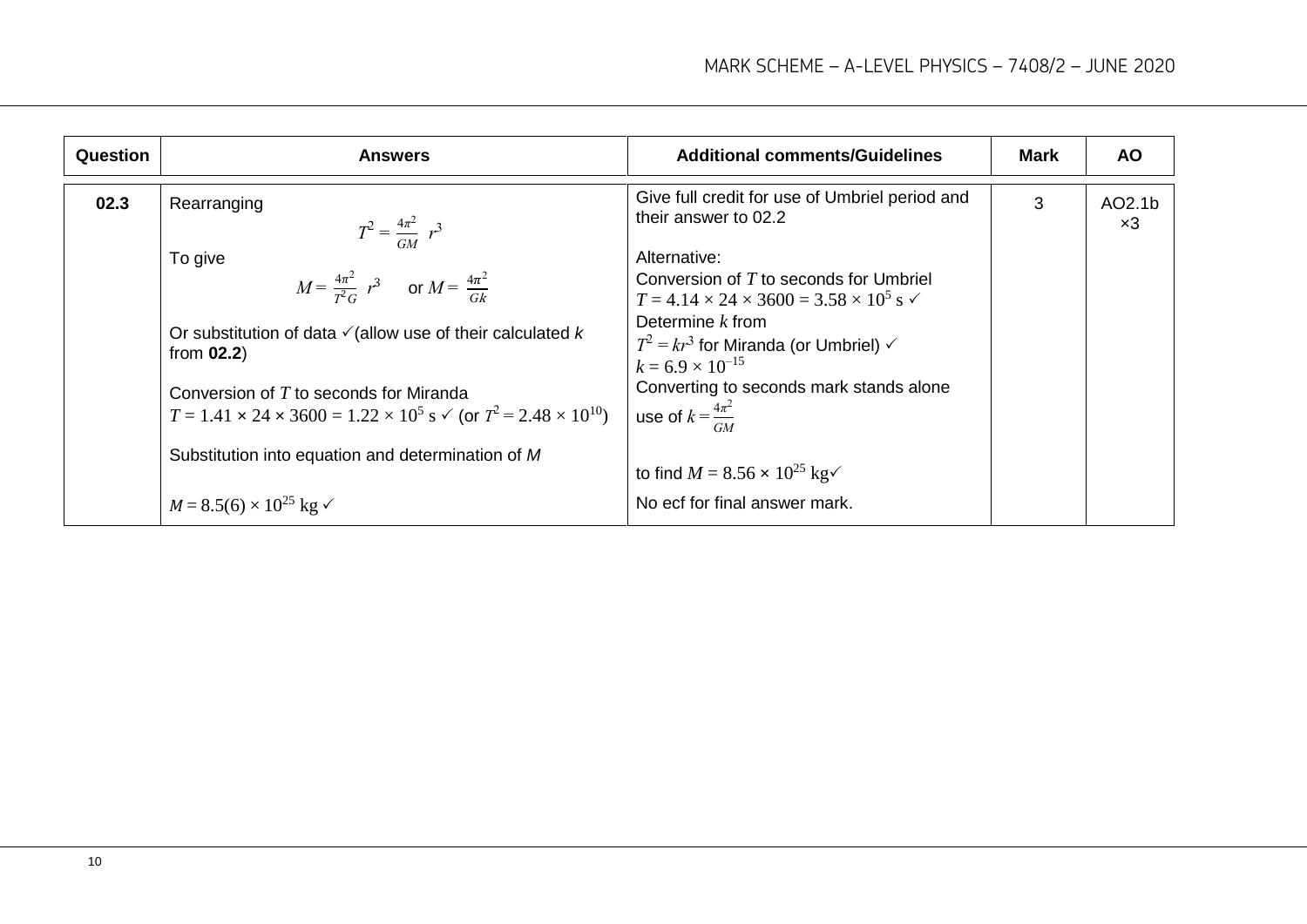| 02.4 | GMm<br>$\sqrt{\frac{1}{2}mv^2}$<br>$\overline{(d/2)}$                                                                       |                  |                                                                                              |                                               |          | <del>AO2.1a</del>                     |
|------|-----------------------------------------------------------------------------------------------------------------------------|------------------|----------------------------------------------------------------------------------------------|-----------------------------------------------|----------|---------------------------------------|
|      | <b>OR</b><br>$v = \left(\frac{4GM}{d}\right)^{1/2}$<br><b>OR</b><br>stating the escape velocity depends on $M/d \checkmark$ | r rather than d. | Full credit may be given for answers that use<br>Table to help identify 2 <sup>nd</sup> mark |                                               |          | AO3.1a<br>$\times 2$<br>$M2 \times 2$ |
|      | Any correct calculation of an escape velocity or ratio $M/d$                                                                | <b>Name</b>      | m/d<br>$1.09 \times 10^{15}$                                                                 | $(m/d)^{\frac{1}{2}}$<br>$3.31 \times 10^{7}$ | v<br>540 |                                       |
|      | or $\left(\frac{M}{d}\right)^{1/2}$ $\checkmark$                                                                            | Ariel<br>Oberon  | $1.99 \times 10^{15}$                                                                        | $4.46 \times 10^{7}$                          | 729      |                                       |
|      | Last mark only given with three correct relevant<br>calculations<br>Correct conclusion = Titania $\checkmark$               | Titania          | $2.21 \times 10^{15}$                                                                        | $4.70 \times 10^{7}$                          | 768      |                                       |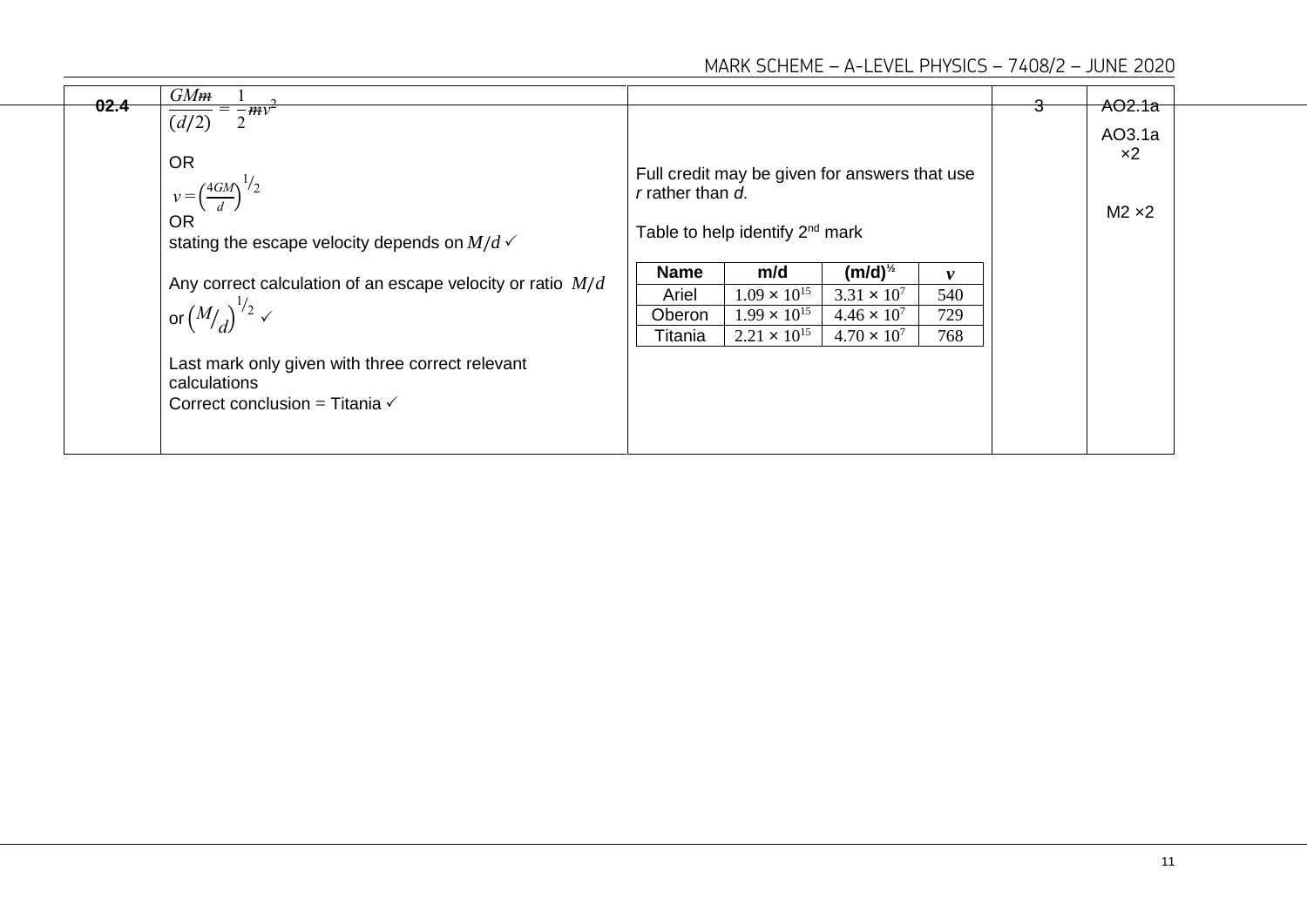| Question     | <b>Answers</b>                                                                                                                                                                                                                                                                                                                                                                                                                                                                                             | <b>Additional comments/Guidelines</b>                                                                                                                                                                                                                                                                                       | <b>Mark</b> | <b>AO</b>                             |
|--------------|------------------------------------------------------------------------------------------------------------------------------------------------------------------------------------------------------------------------------------------------------------------------------------------------------------------------------------------------------------------------------------------------------------------------------------------------------------------------------------------------------------|-----------------------------------------------------------------------------------------------------------------------------------------------------------------------------------------------------------------------------------------------------------------------------------------------------------------------------|-------------|---------------------------------------|
| 02.5         | (On Ariel surface $g = \frac{GM}{r^2} = \frac{6.67 \times 10^{-11} \times 1.27 \times 10^{21}}{(1.16 \times 10^6 / 2)^2}$ )<br>$g = 0.25$ (m s <sup>-2</sup> ) $\checkmark$<br>(spring supplies the same potential energy so<br>$(mgh)_{\text{Earth}} = (mgh)_{\text{Ariel}}$<br>$9.8 \times 1.0 = 0.25 \times h$<br><b>OR</b><br>(comparing $s = \frac{v^2 - u^2}{2a}$ )<br>$h = \frac{0-20}{-2 \times 0.25}$<br>$h = 39$ or 40 m, so it could not $\checkmark$ {allow ecf for arithmetic<br>errors only} | The second mark can be given for the idea<br>that the gravitational potential energy gained<br>on the Earth is the same as that on Ariel with<br>or without data.<br>Or that the initial kinetic energy is the same in<br>both cases.<br>Last mark allow ecf for arithmetic errors only.<br>Condone incorrect use of signs. | 3           | AO2.1f<br>$\times 3$<br>$M2 \times 2$ |
| <b>Total</b> |                                                                                                                                                                                                                                                                                                                                                                                                                                                                                                            |                                                                                                                                                                                                                                                                                                                             | 14          |                                       |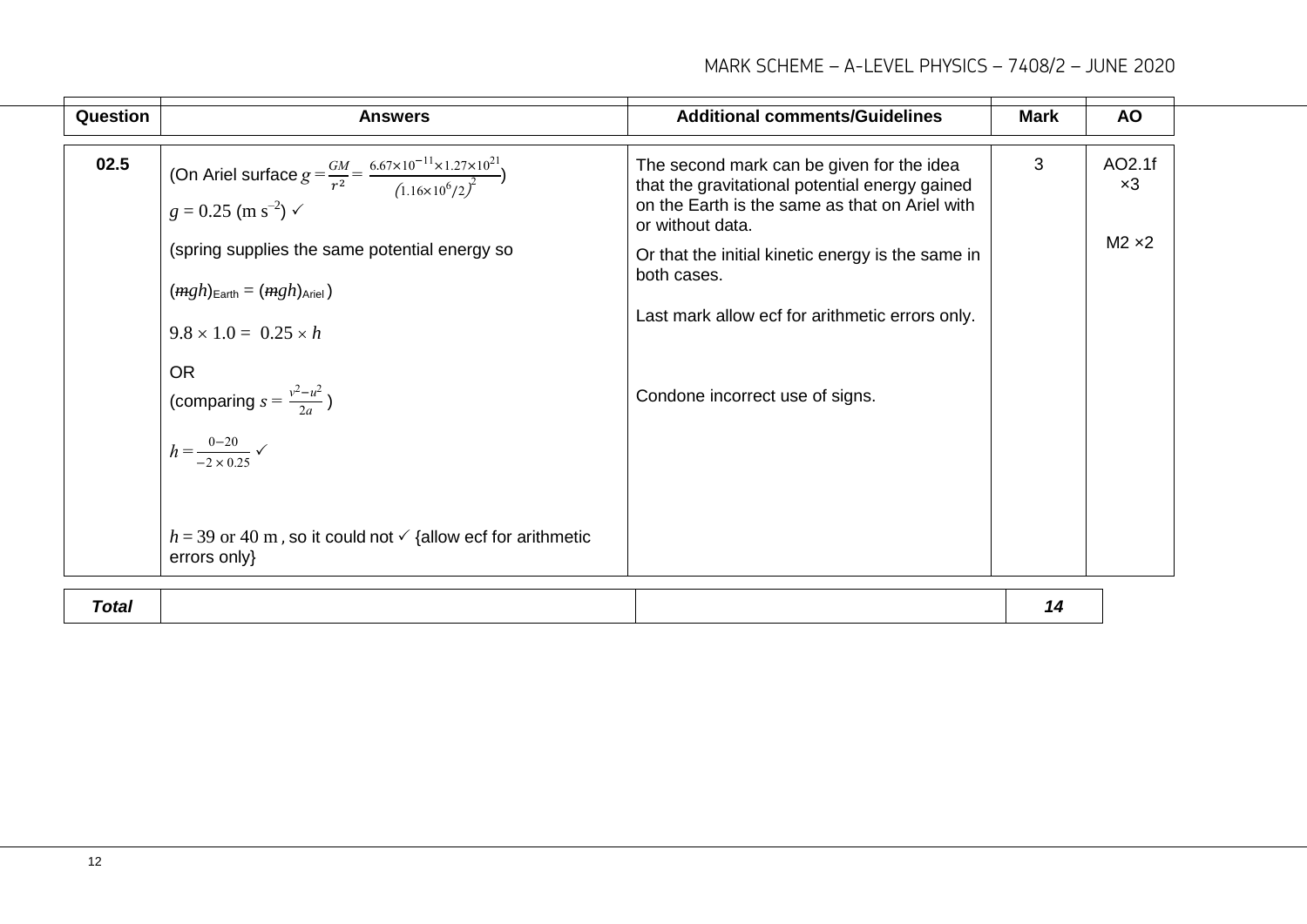| Question | <b>Answers</b>                                                                                                                                                                                                                                          | <b>Additional comments/Guidelines</b>                                                                                                                                                                         | <b>Mark</b>    | <b>AO</b>                          |
|----------|---------------------------------------------------------------------------------------------------------------------------------------------------------------------------------------------------------------------------------------------------------|---------------------------------------------------------------------------------------------------------------------------------------------------------------------------------------------------------------|----------------|------------------------------------|
| 03.1     | Arrow pointing up labelled magnetic force or $F_M$ and arrow<br>pointing down labelled electric force or $F_{\rm E}$ $\checkmark$                                                                                                                       | As location A is given in the question the base of<br>the arrows do not need to sit exactly on A but<br>arrows, if extended, should pass through A.<br>Care – in some cases A can look like an arrow<br>head. | $\mathbf{1}$   | AO1.1b                             |
| 03.2     | Statement that electric and magnetic forces balance<br><b>OR</b><br>$qE = Bqv$<br><b>OR</b><br>$E = vB$<br><b>OR</b><br>$1.5 \times 10^5 \times 0.12$ $\checkmark$<br>electric field strength = $E = 1.8 \times 10^4$ (V m <sup>-1</sup> ) $\checkmark$ | A correct final answer gains both marks                                                                                                                                                                       | 2              | AO1.1b<br>AO2.1b<br>M <sub>2</sub> |
| 03.3     | (centripetal force or $F_c = \frac{mv^2}{r}$ , equals force due to the<br>magnetic field or $F_m = Bqv$<br>$F = \frac{mv^2}{r} = Bqv$ and hence $r = \frac{mv}{Bq}$                                                                                     | Condone use of F to represent both $F_c$ and $F_m$<br>Allow an interchange between use of $q$ and $Q$ .<br>Note $F =$ is required                                                                             | 1              | AO2.1c                             |
| 03.4     | $r\left(=\frac{mv}{Ba}=\frac{1.0\times10^{-26}\times1.5\times10^5}{0.12\times1.6\times10^{-19}}\right)=0.078(1)$ $\checkmark$                                                                                                                           | ecf on second mark.                                                                                                                                                                                           | $\overline{2}$ | AO1.1b<br>x2                       |
|          | distance $(= 2r) = 0.16$ (m) $\checkmark$ (0.156 m)                                                                                                                                                                                                     | second mark given only if mv/Bq used.in an<br>calculation.                                                                                                                                                    |                | M <sub>2</sub>                     |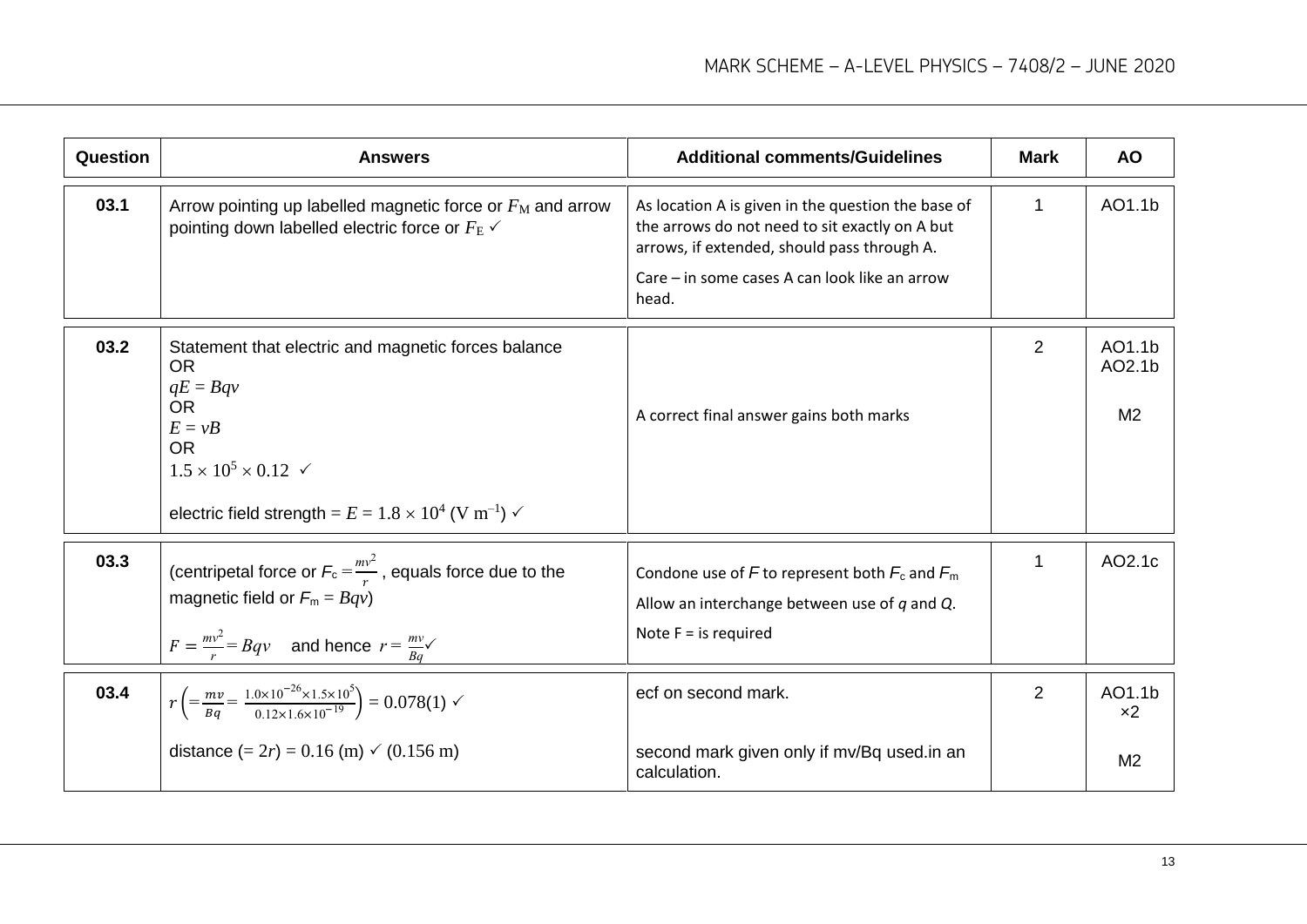| <b>Question</b> | <b>Answers</b>                                                                                                                                                                                                                                                                                                                                                                                                                                                                                                                                                                                                                                                                                                                       | <b>Additional comments/Guidelines</b>                                                                                                                                                                                                                                                                           | <b>Mark</b> | <b>AO</b>                                  |
|-----------------|--------------------------------------------------------------------------------------------------------------------------------------------------------------------------------------------------------------------------------------------------------------------------------------------------------------------------------------------------------------------------------------------------------------------------------------------------------------------------------------------------------------------------------------------------------------------------------------------------------------------------------------------------------------------------------------------------------------------------------------|-----------------------------------------------------------------------------------------------------------------------------------------------------------------------------------------------------------------------------------------------------------------------------------------------------------------|-------------|--------------------------------------------|
| 03.5            | (using an energy approach)<br>work done by field equals gain in KE $qV = \frac{1}{2}mv^2$ $\checkmark$ 1a<br>$(\text{so } v = \sqrt{\frac{2qV}{m}} = \left(\frac{2 \times 1.6 \times 10^{-19} \times \frac{6000}{2}}{1.2 \times 10^{-26}}\right)^{1/2}$<br>mark for using the V/2 either in an equation or via a<br>substitution $\sqrt{2a}$<br>$= 2.8(3) \times 10^5$ (m s <sup>-1</sup> ) $\sqrt{3}$ <sub>3a</sub><br><b>OR</b><br>(using a force approach)<br>Force on ion = $ma = qE \checkmark$ <sub>1b</sub><br>$(E = V/d)$<br>$a = \frac{6000 \times 1.6 \times 10^{-19}}{1.2 \times 10^{-26} \times d} = 8.0 \times 10^{10} / d$<br>Using $v^2 = u^2 + 2as$<br>Mark for using equation for $E$ and equation of motion either | <sub>1a</sub> in words or equation which can be awarded<br>even if the ion is not singly charged<br>(candidates can wrongly think it has a charge<br>of $3e$ )<br>$_{2a}$ for making use of half the pd ie 3000 V<br><sub>3a</sub> Only allow ecf using 6000V giving<br>$v = 4.0 \times 10^5$ m s <sup>-1</sup> | 3           | AO1.1b<br>AO2.1f<br>$x^2$<br>$M2 \times 2$ |
|                 | in symbols or via a substitution $\sqrt{2}$ <sub>2b</sub><br>$v = 2.8 \times 10^5$ (m s <sup>-1</sup> ) $\sqrt{3}$                                                                                                                                                                                                                                                                                                                                                                                                                                                                                                                                                                                                                   |                                                                                                                                                                                                                                                                                                                 |             |                                            |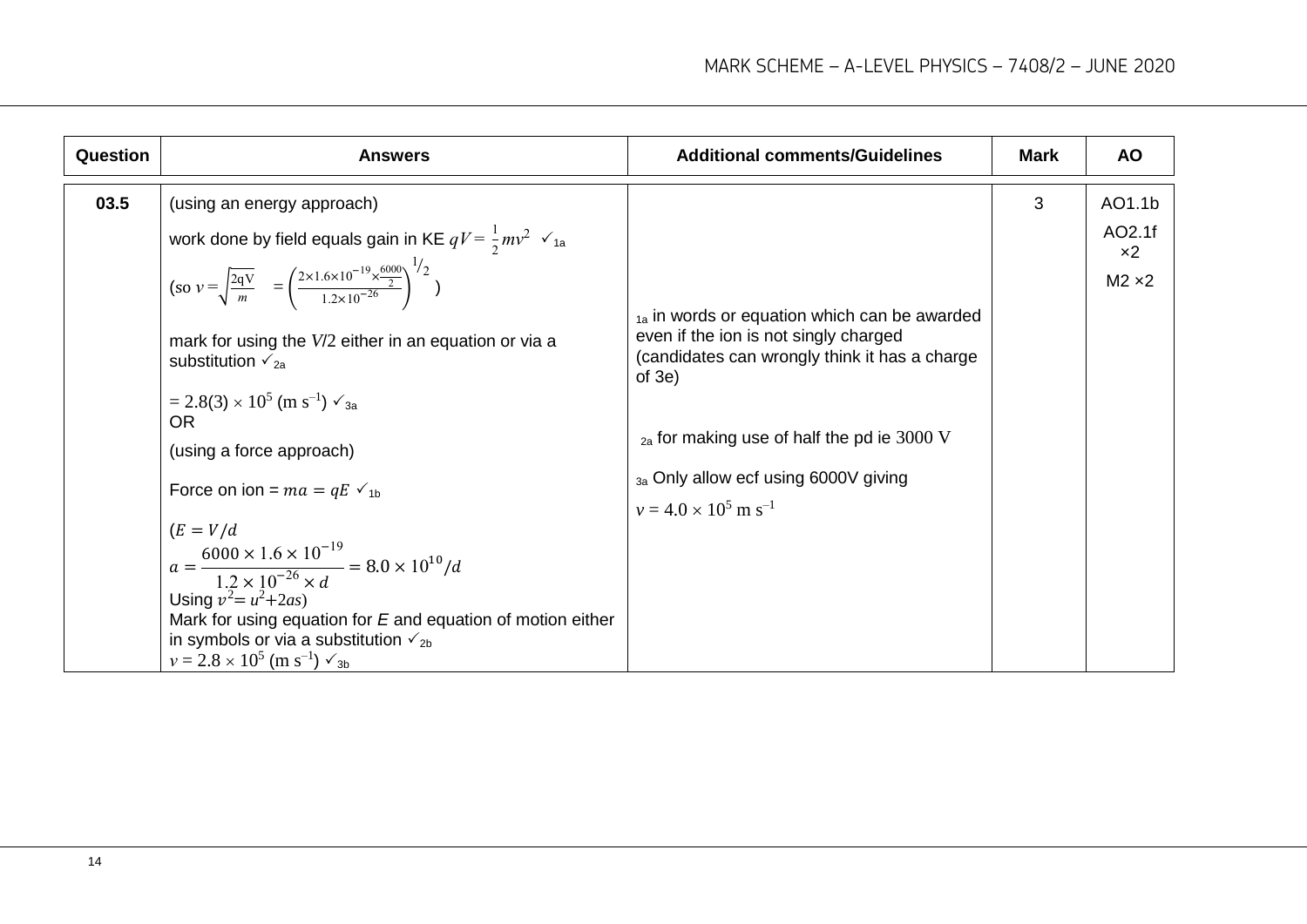| 03.6  | A smaller mass gives a smaller time interval $\sqrt{1}$                                  |                                             | $3$ max $2$ | AO3.1b |
|-------|------------------------------------------------------------------------------------------|---------------------------------------------|-------------|--------|
|       |                                                                                          |                                             |             | $x^2$  |
|       | (The explanation can come from a Force or a Work done<br>approach)                       |                                             |             |        |
|       | The ions are given the same force $\sqrt{2a}$                                            |                                             |             |        |
|       | (so) smaller mass has higher acceleration and smaller time<br>interval $\sqrt{3a}$       |                                             |             |        |
|       | <b>OR</b>                                                                                | condone use of 'lighter' for 'smaller mass' |             |        |
|       | Work done on ions or kinetic energy gained is the same<br>$\sqrt{2b}$                    |                                             |             |        |
|       | (so) smaller mass is given greater speed and smaller time<br>interval $\mathcal{p}_{3b}$ |                                             |             |        |
|       | Award any two of the three marks                                                         |                                             |             |        |
|       |                                                                                          |                                             |             |        |
| Total |                                                                                          |                                             | 11          |        |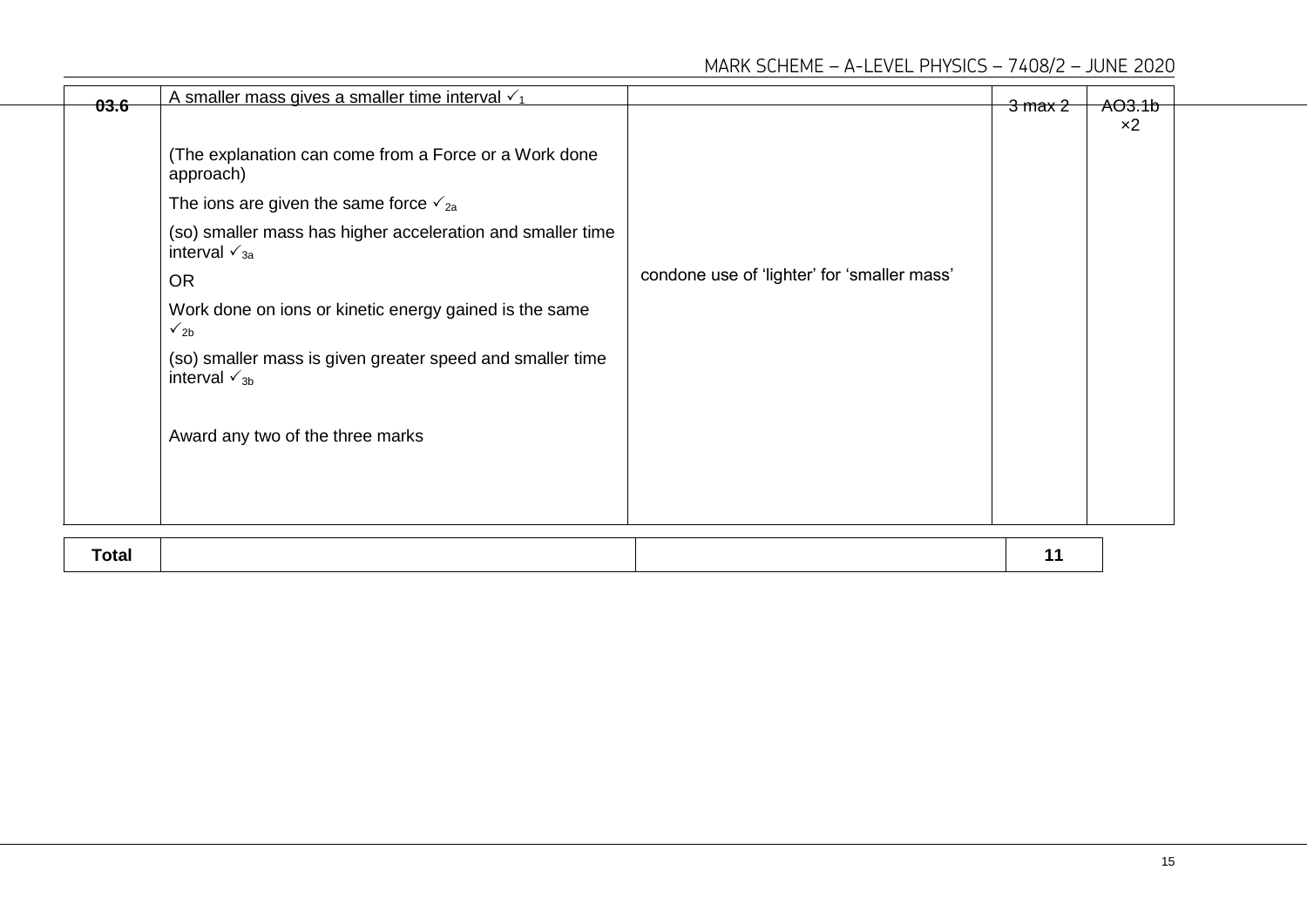| <b>Question</b> | <b>Answers</b>                                                                                                                                     | <b>Additional comments/Guidelines</b>                                                  | <b>Mark</b> | <b>AO</b>                |
|-----------------|----------------------------------------------------------------------------------------------------------------------------------------------------|----------------------------------------------------------------------------------------|-------------|--------------------------|
| 04.1            | $V_{\text{rms}} \left( = \frac{V_{\text{peak}}}{\sqrt{2}} = \frac{15}{\sqrt{2}} \right) = 10.6$ (V) $\checkmark$<br>{allow 11 V to 2 sig figs}     |                                                                                        |             | AO1.1b                   |
| 04.2            | (Peak voltage 3 divisions corresponding to 15 V)<br>y-voltage gain = 5 (V div <sup>-1</sup> ) $\checkmark$                                         |                                                                                        |             | AO2.1d<br>M <sub>2</sub> |
| 04.3            | A horizontal line drawn at 10.6 V $\checkmark$                                                                                                     | Tolerance – must be between $10$ and $11$ up<br>from the centre<br>Allow ecf from 04.1 |             | AO2.1d<br>M <sub>2</sub> |
| 04.4            | (Period $T =$ corresponds to 8 divisions<br>$T = 8 \times 5.0 \times 10^{-4}$ s = 0.0040 s<br>Frequency = $1/T = 1/0.0040$ = 250 (Hz) $\checkmark$ | Answer only gains the mark.                                                            |             | AO2.1h<br>M <sub>2</sub> |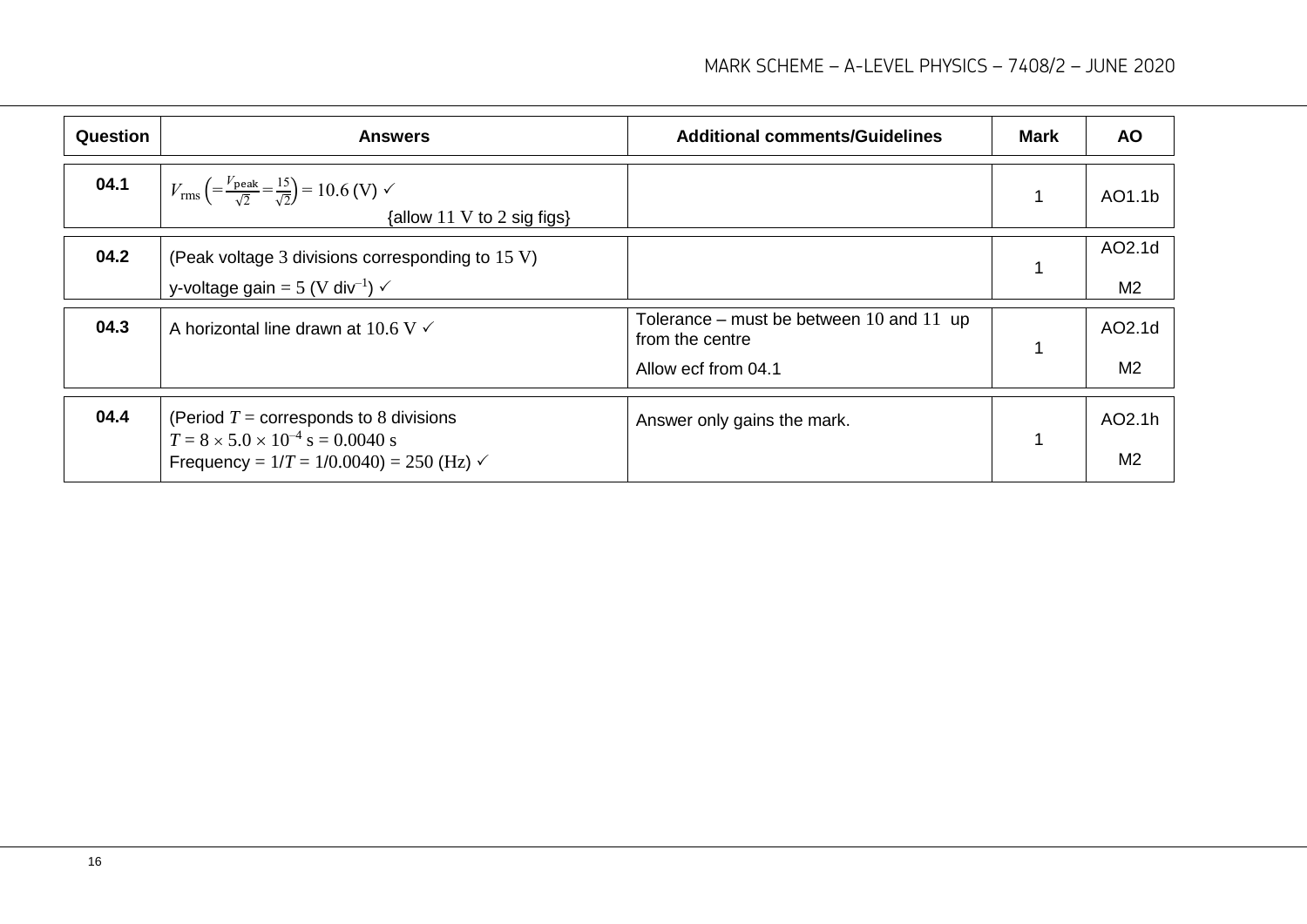| 04.5 | Time constant = $4 \times 10^{-4}$ (s) $\checkmark_1$ {only needs 1 sig fig}<br>The second and third mark can come from the following<br>alternatives.<br>Note the mark is for the method so allow arithmetic slips and<br>imprecise measurements.                    | To use a number of small divisions rather than<br>grid divisions is not an arithmetic error. This error<br>comes from not knowing how the oscilloscope is<br>used.<br>Full marks can be awarded from<br>consideration of the charging part of the<br>cycle.<br>The equation can be presented in a number<br>of variations using RC or $\tau$ for example. |   |                                             |  |
|------|-----------------------------------------------------------------------------------------------------------------------------------------------------------------------------------------------------------------------------------------------------------------------|-----------------------------------------------------------------------------------------------------------------------------------------------------------------------------------------------------------------------------------------------------------------------------------------------------------------------------------------------------------|---|---------------------------------------------|--|
|      | Make use of the equation $V_t = V_0 e^{-\frac{t}{\text{time constant}}} \sqrt{2a}$<br>Substitute values for $V_t$ and $V_0$ (confirmed by the graph)<br>and calculate the (unknown) time constant. $\sqrt{3}$                                                         | Typical calculation might be:<br>$\frac{V_t}{V_0} = \frac{1}{12}$ in 2 time divisions. Substitution into<br>the equation will give $\tau$<br>$V_t$ and $V_0$ both need to be defined in<br>relation to the graph                                                                                                                                          | 3 | AO2.1g<br>AO2.1h<br>AO3.1a<br>$M2 \times 2$ |  |
|      | <b>OR</b><br>Ln2 (= 0.69) = = $\frac{t_1}{\frac{1}{2}}$ $\checkmark$ 2b<br>Substute time for V to decrease to half its value (confirmed<br>by the graph) and calculate the time constant $\sqrt{3}$                                                                   | <b>OR</b><br>V halves its value in 0.5 time divisions.<br>Substituting gives $\tau$<br>$t_1$ needs to be defined in relation to the graph                                                                                                                                                                                                                 |   |                                             |  |
|      | <b>OR</b><br>The voltage falls to 1/e or 37% in a time constant $\mathcal{r}_{2c}$<br>{owtte}<br>Find the time that corresponds to this fall in voltage<br>confirmed by the graph (normally the start of the discharge<br>This gives the $\tau$ directly) $\sqrt{3}c$ | <b>OR</b><br>37% of 3 divisions is 1.1 divisions which<br>occurs in time $\frac{3}{4}$ time divisions giving $\tau$                                                                                                                                                                                                                                       |   |                                             |  |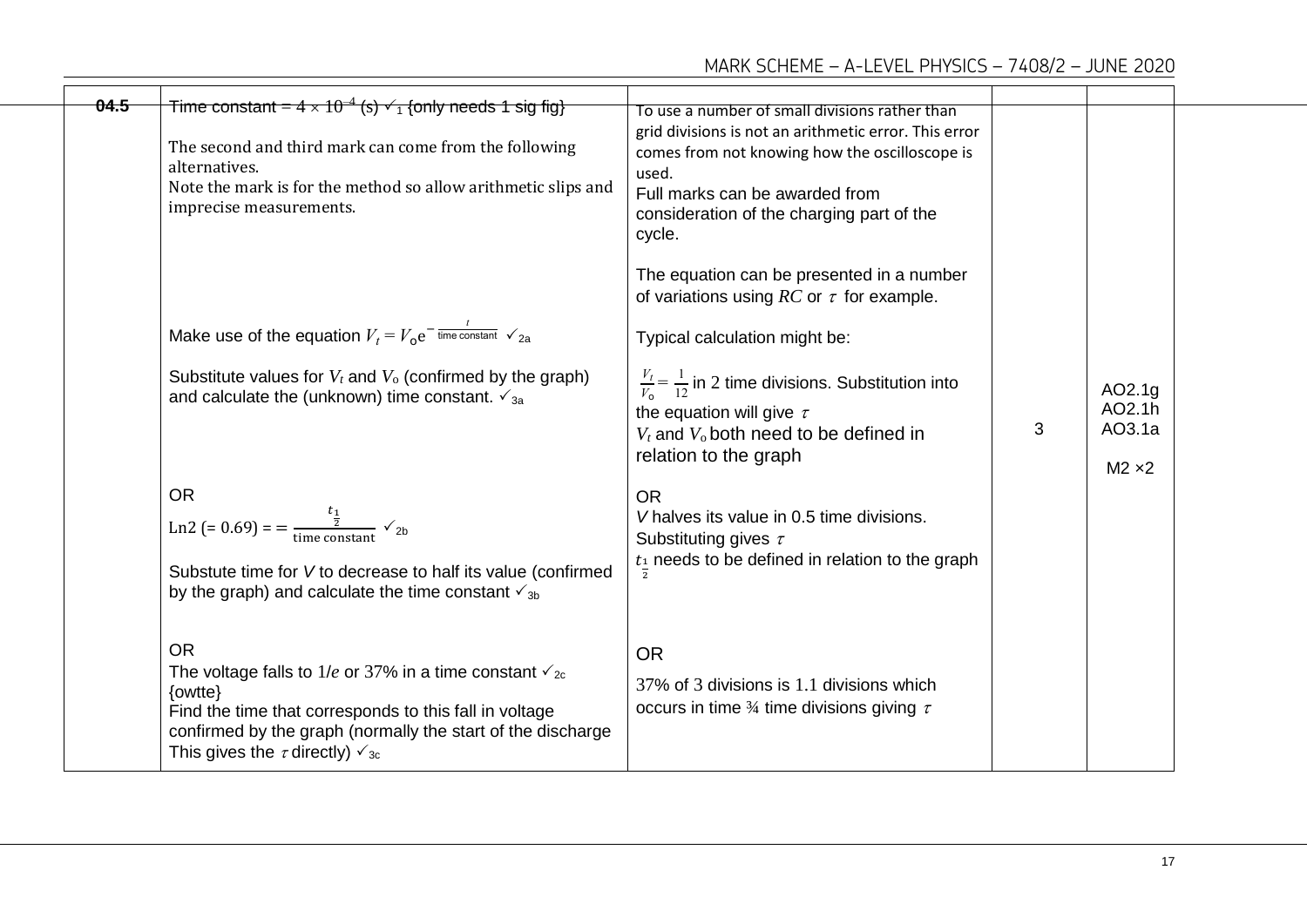| 04.6<br>Reduce the time-base setting $\sqrt{1}$ <sub>1a</sub><br>Uncertainty is due to the smallness of the divisions and this<br>action means the waveform/trace stretched horizontally/in<br>x-direction. $\checkmark$ <sub>2a</sub> {owtte}<br>Stated answer must be a practicable<br><b>OR</b><br>change<br>AO3.2b<br>Increase the y-gain $\sqrt{16}$<br>2<br>2 Explanation must refer to both the trace and<br>x <sub>2</sub><br>Uncertainty is due to the smallness of the divisions and this<br>its relation to uncertainty and follow a correct<br>action means the waveform/trace stretched vertically/in y-<br>change.<br>direction. (The trace will need to be moved vertically to fit<br>on the screen) $\check{v}_{2b}$ {owtte} | <b>Question</b> | <b>Answers</b> | <b>Additional comments/Guidelines</b> | Mark | <b>AO</b> |
|----------------------------------------------------------------------------------------------------------------------------------------------------------------------------------------------------------------------------------------------------------------------------------------------------------------------------------------------------------------------------------------------------------------------------------------------------------------------------------------------------------------------------------------------------------------------------------------------------------------------------------------------------------------------------------------------------------------------------------------------|-----------------|----------------|---------------------------------------|------|-----------|
|                                                                                                                                                                                                                                                                                                                                                                                                                                                                                                                                                                                                                                                                                                                                              |                 |                |                                       |      |           |

|--|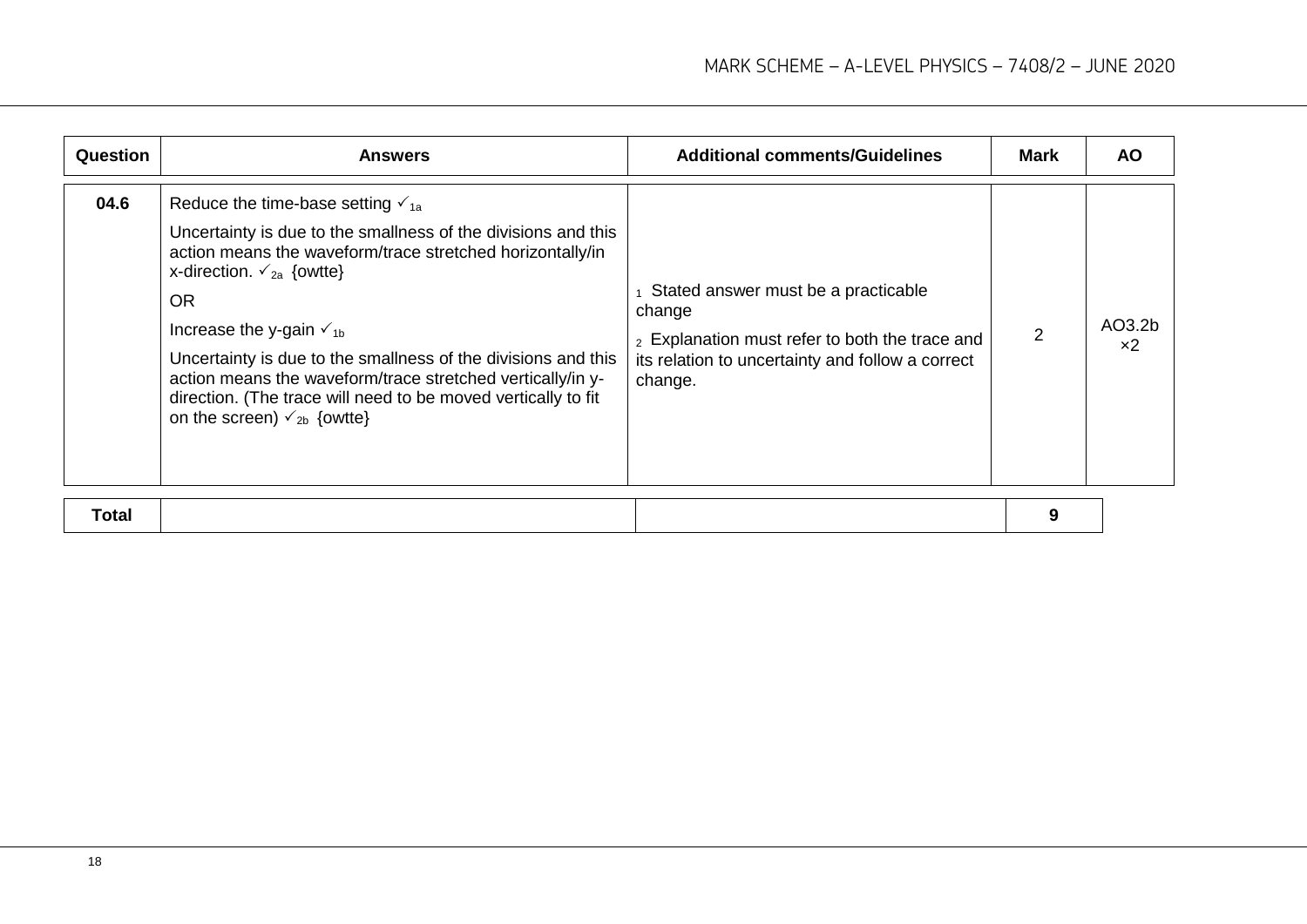| <b>Question</b> | <b>Answers</b>                                                                                                                        | <b>Additional comments/Guidelines</b>                                                                            | <b>Mark</b>    | <b>AO</b>        |
|-----------------|---------------------------------------------------------------------------------------------------------------------------------------|------------------------------------------------------------------------------------------------------------------|----------------|------------------|
| 05.1            | Electromagnetic $\checkmark$                                                                                                          | Reject electrostatic as it is not one of the<br>fundamental forces.                                              |                | AO1.1a           |
| 05.2            | Arrow drawn at X in a direction radially away from the<br>centre of the gold nucleus $\checkmark$                                     |                                                                                                                  |                | AO1.1b           |
| 05.3            | Answer number 5 or 6 plus one consistent justification $\checkmark$<br>One more consistent justification √                            | First mark must come with at least one<br>justification.                                                         | $\overline{2}$ | AO1.1b<br>AO3.1b |
|                 | List of justifications:<br>Cannot be 1, 2, or 3 as these s alpha's deflect up Or must<br>be 5 to 9 as these all alpha's deflect down. | The second mark is possible to obtain with<br>two consistent justifications even if the first<br>mark is missed. |                |                  |
|                 | Cannot be 4 as this would backscatter or is scattered at<br>$180^\circ$                                                               | E.g. if an answer 7 is given then quoting the<br>first two justifications gains a mark.                          |                |                  |
|                 | Cannot be 7, 8 or 9 as the deflection would be too small Or<br>must be 2, 3, 5, 6 as these have a greater deflection than<br>alpha1.  |                                                                                                                  |                |                  |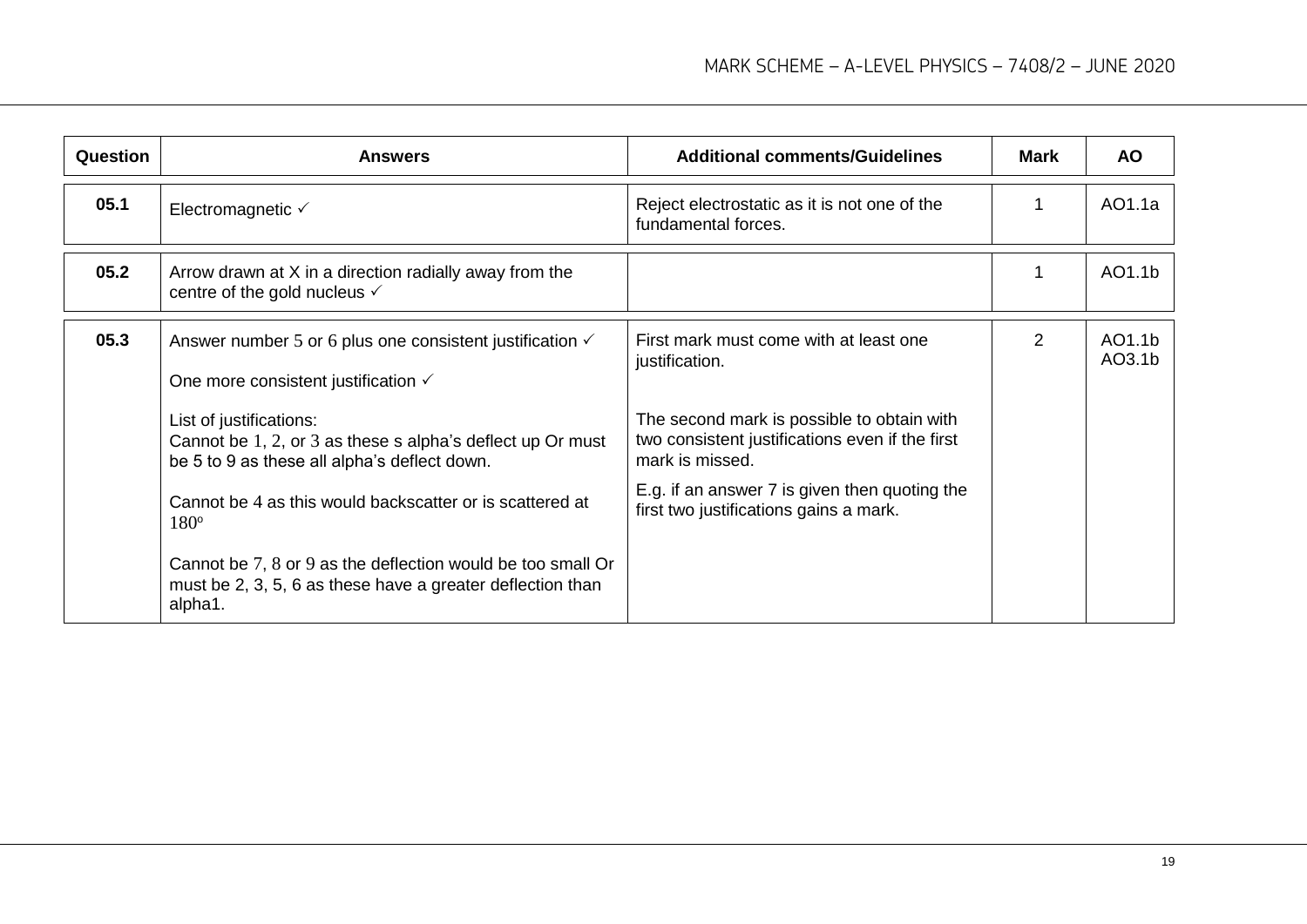| Question | <b>Answers</b>                                                                                                                                                                                                                 | <b>Additional comments/Guidelines</b>                                                                                          | <b>Mark</b> | <b>AO</b>                |
|----------|--------------------------------------------------------------------------------------------------------------------------------------------------------------------------------------------------------------------------------|--------------------------------------------------------------------------------------------------------------------------------|-------------|--------------------------|
| 05.4     |                                                                                                                                                                                                                                |                                                                                                                                | 3           | AO1.1b                   |
|          | (Using of potential energy $=\frac{Qq}{4\pi\epsilon r}$ )                                                                                                                                                                      |                                                                                                                                |             | AO2.1h<br>x <sub>2</sub> |
|          | Substituting the values of the two charges multiplied<br>together into an equation $(2 \times 1.6 \times 10^{-19})$ (79 $\times$ 1.6 $\times$<br>$10^{-19}$ ) $\checkmark_1$                                                   |                                                                                                                                |             | $M2 \times 2$            |
|          | PE = $\frac{2 \times 79 \times (1.6 \times 10^{-19})^2}{4 \pi \times 8.9 \times 10^{-12} \times 5.5 \times 10^{-14}}$ or 6.58 $\times 10^{-13}$ (J) $\check{v}_2$                                                              | <sub>2</sub> The substitution may be inferred at the next<br>stage of the calculation that uses<br>$KE = \frac{1}{2}mv^2 = PE$ |             |                          |
|          | (loss of KE = $\frac{1}{2}mv^2$ = gain in PE}<br>$\left( v = \left( \frac{2 \times 6.58 \times 10^{-13}}{6.8 \times 10^{-27}} \right)^{1/2} \right)$<br>$v = 1.4 \times 10^{7}$ (m s <sup>-1</sup> ) $\checkmark$ <sub>3</sub> |                                                                                                                                |             |                          |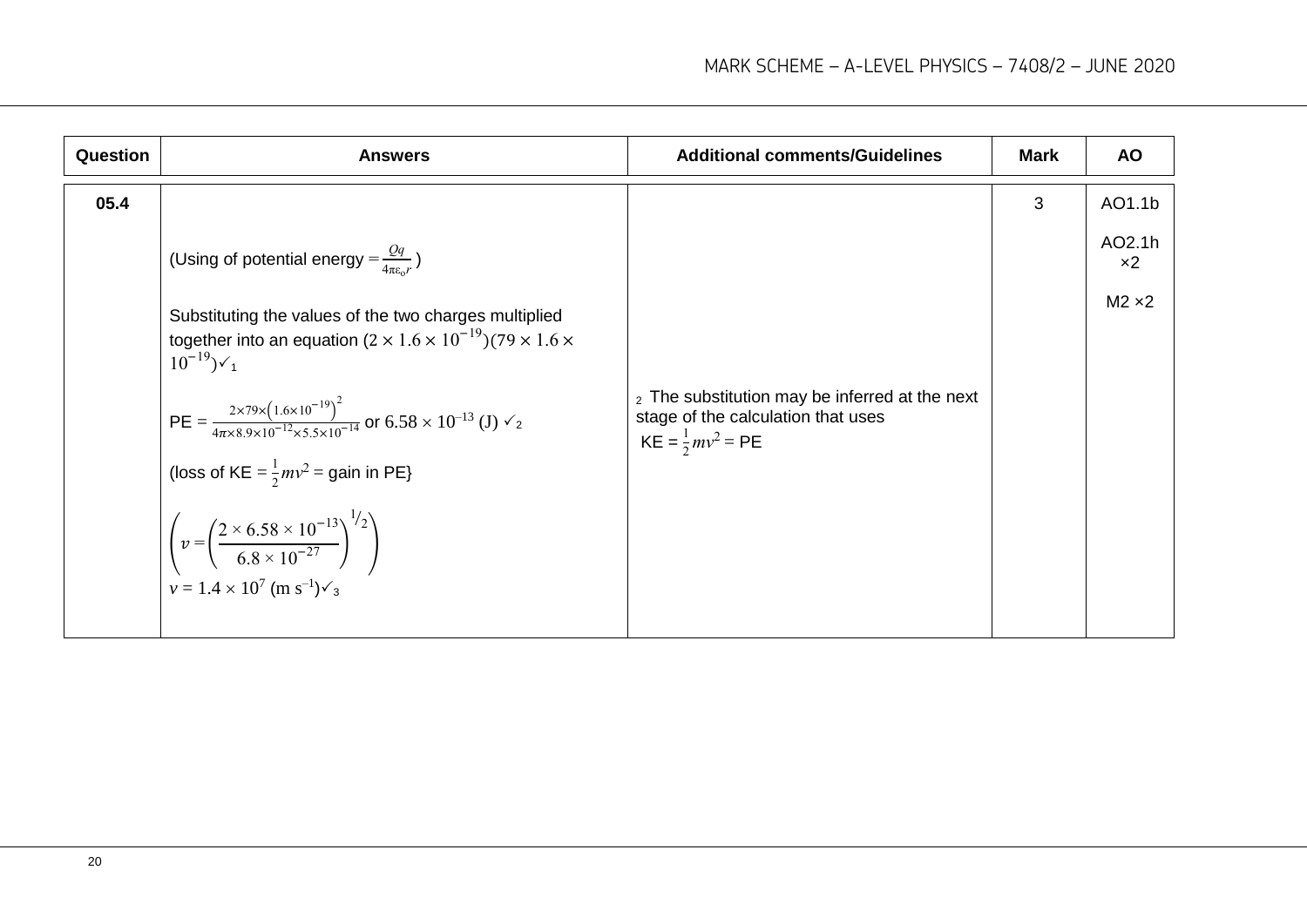| 05.5  | Using by substitution or rearrangement $R = r_o A^{1/3}$ $\checkmark$<br>$R_{\text{Ag}} = 5.7 \times 10^{-15}$ (m) $\checkmark$                                  | $R_{\text{Ag}} = R_{\text{Au}} \times \left(\frac{A_{\text{Au}}}{4}\right)$<br>$\hat{R}_{\text{Ag}}$ = 6.98 × 10 <sup>-15</sup> × $\left(\frac{107}{197}\right)^{1/3}$<br>The use of the equation must involve both nuclei. |    | <del>AO1.1b</del><br>$\times 2$<br>$M2 \times 2$ |
|-------|------------------------------------------------------------------------------------------------------------------------------------------------------------------|-----------------------------------------------------------------------------------------------------------------------------------------------------------------------------------------------------------------------------|----|--------------------------------------------------|
| 05.6  | Nucleons are incompressible / Nucleons have a constant<br>separation / Neutrons and protons have similar masses /<br>Neutrons and protons have similar volumes √ | A mark can be given for 'nucleons touch' but<br>it must be implied that this is with all 12<br>neighbours'.                                                                                                                 |    | AO3.1a                                           |
| Total |                                                                                                                                                                  |                                                                                                                                                                                                                             | 10 |                                                  |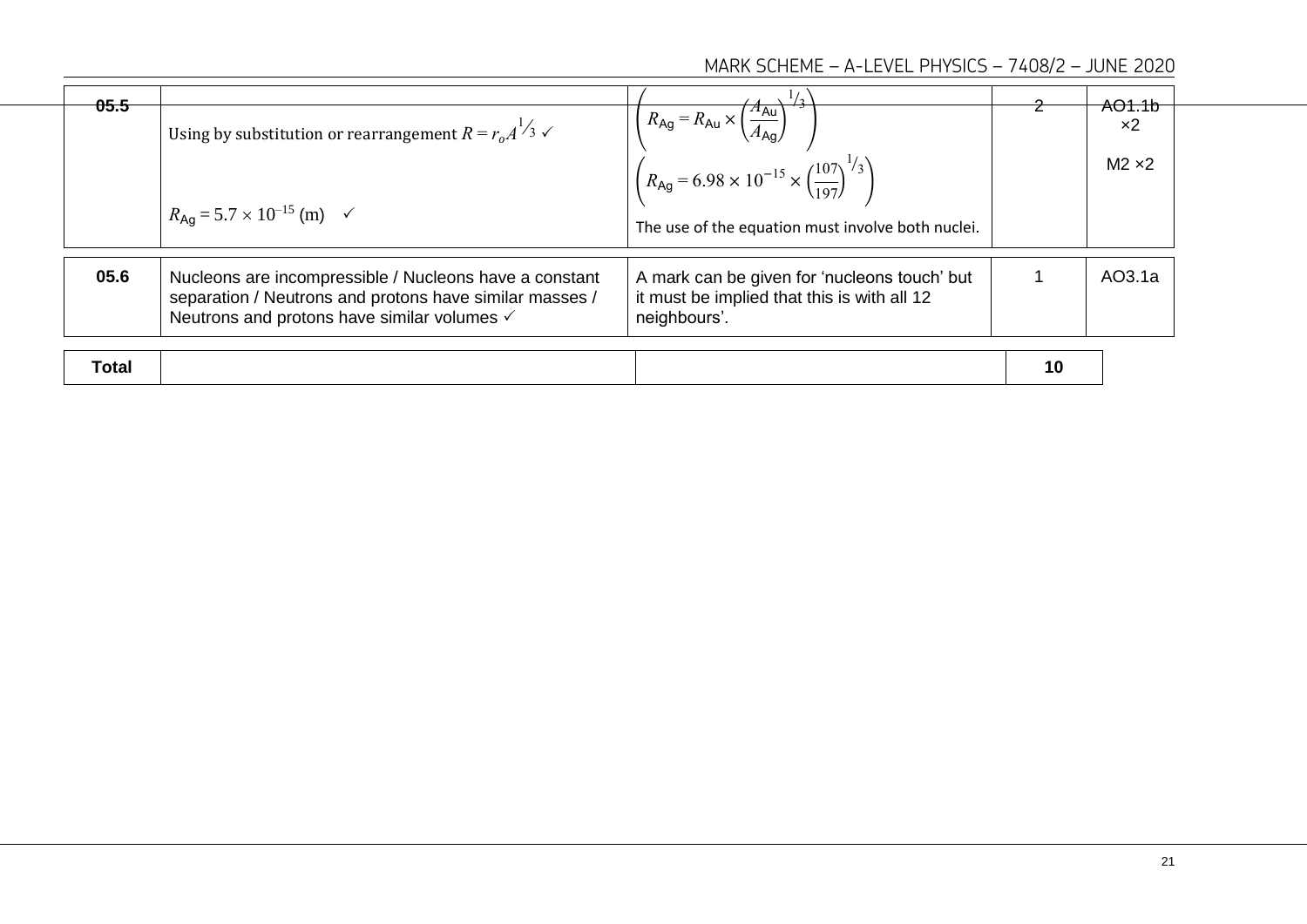| Question | <b>Answers</b>                                                                                                                                                                                                                                                                                                                                                                                                                                                                                                                                                                                                                                                                    | <b>Additional comments/Guidelines</b>                                                                                                                                                                                                                                                                                             | <b>Mark</b> | <b>AO</b>                        |
|----------|-----------------------------------------------------------------------------------------------------------------------------------------------------------------------------------------------------------------------------------------------------------------------------------------------------------------------------------------------------------------------------------------------------------------------------------------------------------------------------------------------------------------------------------------------------------------------------------------------------------------------------------------------------------------------------------|-----------------------------------------------------------------------------------------------------------------------------------------------------------------------------------------------------------------------------------------------------------------------------------------------------------------------------------|-------------|----------------------------------|
| 06.1     | U-235 (absorbs) a neutron with added information $\checkmark_1$<br>U-235/6 then divides/splits and gives out more neutrons $\sqrt{2}$<br>U-238 absorbs/scatters neutrons $\sqrt{3}$                                                                                                                                                                                                                                                                                                                                                                                                                                                                                               | 1 Possible added information :<br>To become U-236<br>absorbs a slow moving neutron<br>absorbs a thermal neutron<br>If no marks awarded but the first two marking<br>points are made without identifying the<br>isotope give one mark<br>3 If the answer implies that U-238 in any way<br>is involved in fission this mark is lost | 3           | AO2.1e<br>x <sub>2</sub>         |
| 06.2     | Substitution into or manipulation of the equation<br>$N_t = N_0 e^{-\lambda t}$ to give the ratio $\frac{N_0}{N}$<br>with $N_t$ for the present day and $N_0$ being in the past $\mathbf{v}_{1a}$<br>$\left(\frac{N_0}{N} = e^{+\lambda t} = e^{+\left(1.54 \times 10^{-10} \times 2.0 \times 10^9\right)} = 1.36\right)$<br>Mass of U-238 (= $1.36 \times 0.993$ ) = 1.35 kg (3 sf) $\sqrt{2}a$<br>OR working with half-lives<br>(Half life = $4.50 \times 10^9$ year)<br>Number of half-lives = 4/9 or 0.44 $\checkmark$ <sub>1b</sub><br>$\left(\frac{N_0}{N}\right) = 2^{(4/9)} = 1.36$<br>Mass of U-238 (= $1.36 \times 0.993$ ) = 1.35 kg (3 sf) $\checkmark$ <sub>2b</sub> | Must be to 3 sig figs<br>Calculation may be in grams<br><sub>1b</sub> Half life = $ln2/1.54 \times 10^{-10}$<br>$= 4.50 \times 10^{9}$ (year)<br>Number of half-lives = $2.00 \times 10^9 / 4.50 \times 10^9$                                                                                                                     | 2           | AO2.1f<br>$x^2$<br>$M2 \times 2$ |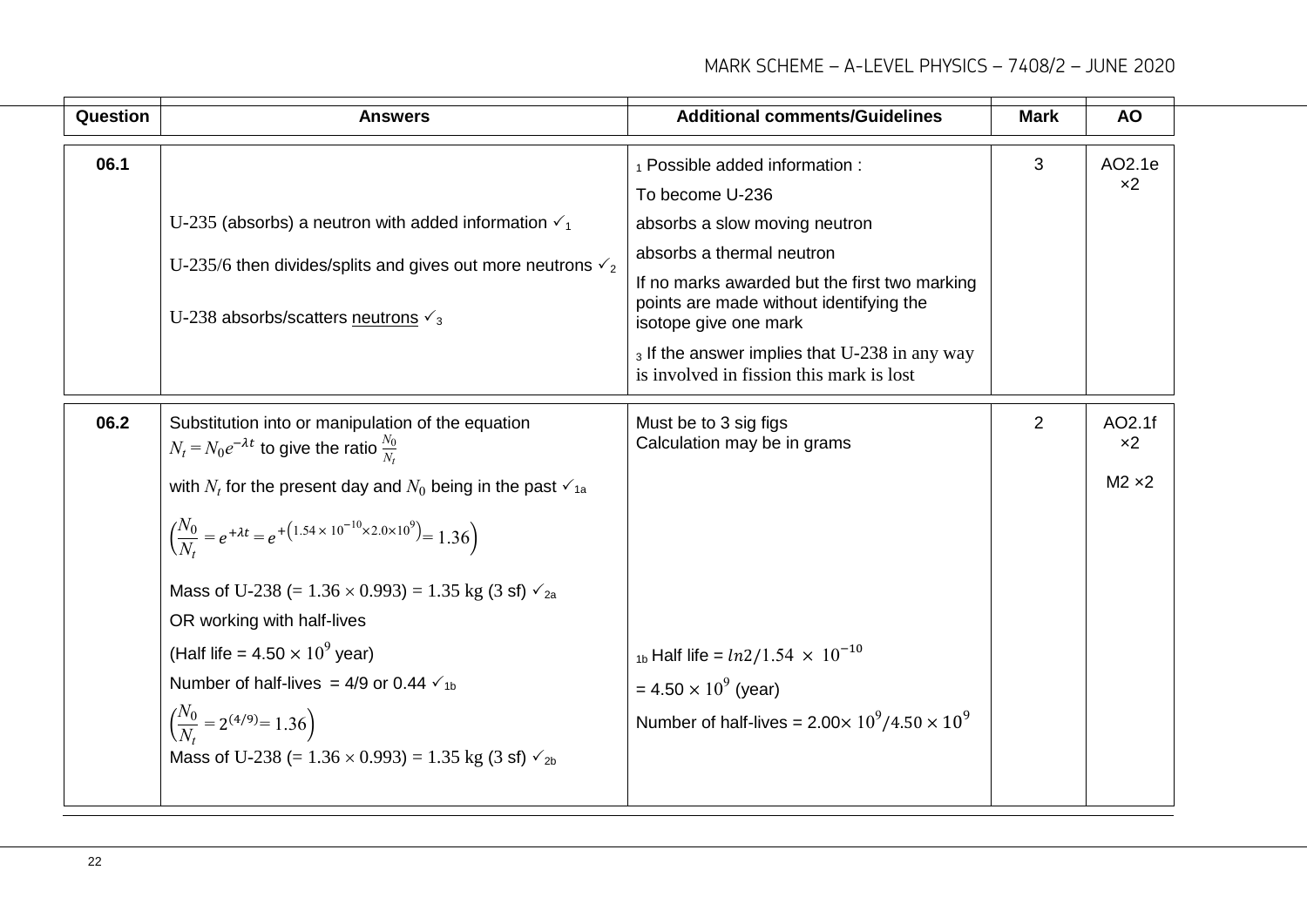| 06.3         | $N_{235}$<br>$=$ 3.6% to 3.7%<br><b>Ratio</b>                                                                                      | 52<br>N <sub>235</sub>                                                                                                                                                                                                                                             |   | AO1.1b         |  |
|--------------|------------------------------------------------------------------------------------------------------------------------------------|--------------------------------------------------------------------------------------------------------------------------------------------------------------------------------------------------------------------------------------------------------------------|---|----------------|--|
|              | $\sqrt{N_{238}+N_{235}}$<br>so yes $\checkmark$ A valid calculation must be performed to gain the<br>mark eg with an ecf from 06.2 | $\sqrt{N_{238}+N_{235}} = \frac{1}{1400+52}$ using 06.2 data<br>52<br>$\frac{1350+52}{ }$<br>Condone using ratio $\frac{N_{235}}{N_{238}}$<br>52<br>$rac{52}{1350}$<br>$(N_{235})$<br>$=\frac{1400}{1400}$ using 06.2 data =<br>$(N_{238}^-)$<br>$= 3.7\%$ to 3.9% |   | M <sub>2</sub> |  |
| <b>Total</b> |                                                                                                                                    |                                                                                                                                                                                                                                                                    | 6 |                |  |